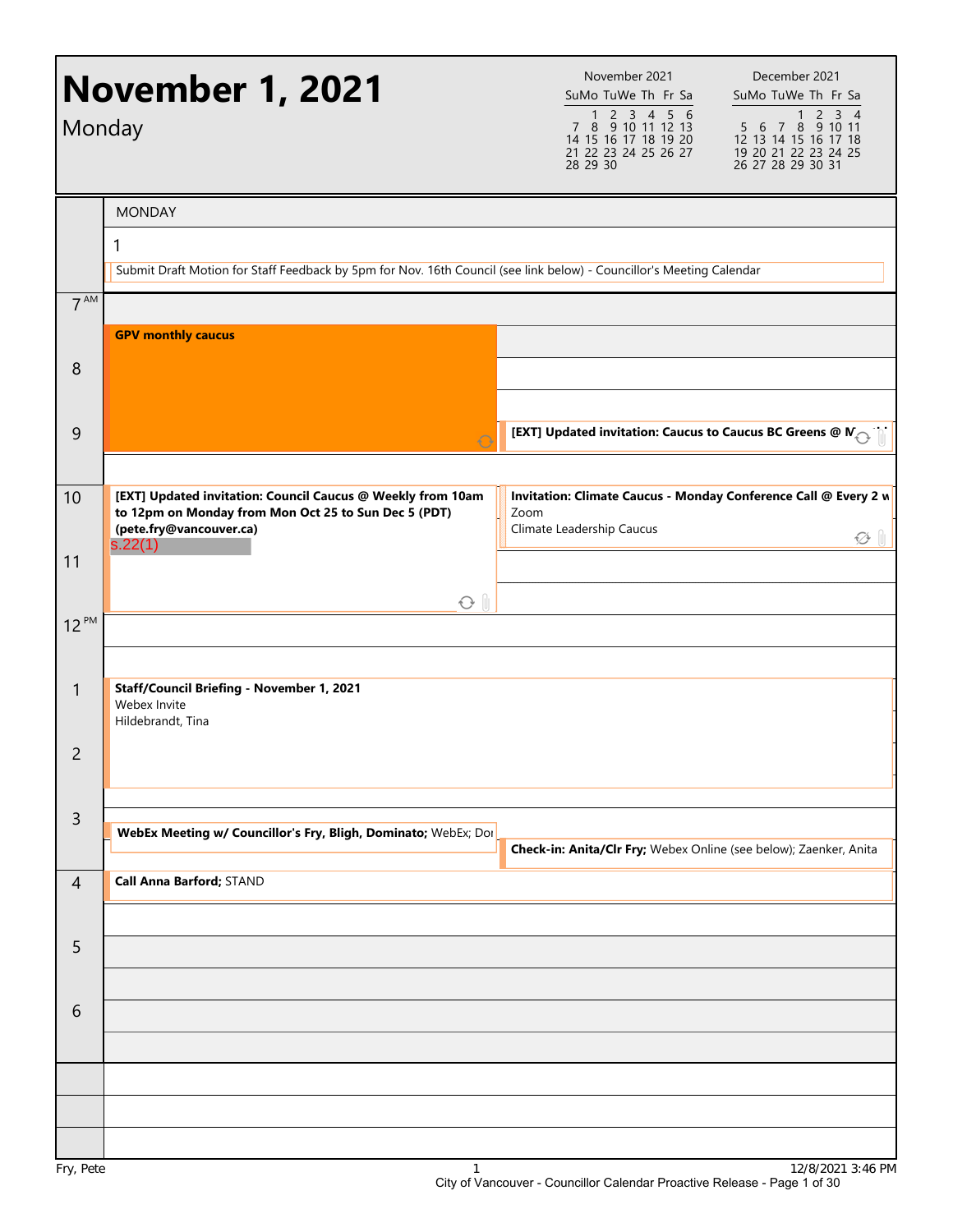| Tuesday         | <b>November 2, 2021</b>                                                          | November 2021<br>December 2021<br>SuMo TuWe Th Fr Sa<br>SuMo TuWe Th Fr Sa<br>1 2 3 4 5 6<br>7 8 9 10 11 12 13<br>14 15 16 17 18 19 20<br>5 6 7 8 9 10 11<br>12 13 14 15 16 17 18<br>21 22 23 24 25 26 27<br>19 20 21 22 23 24 25<br>28 29 30<br>26 27 28 29 30 31 | $1 2 3 4$ |
|-----------------|----------------------------------------------------------------------------------|--------------------------------------------------------------------------------------------------------------------------------------------------------------------------------------------------------------------------------------------------------------------|-----------|
|                 | TUESDAY                                                                          |                                                                                                                                                                                                                                                                    |           |
|                 | $\overline{2}$                                                                   |                                                                                                                                                                                                                                                                    |           |
| 7 <sup>AM</sup> |                                                                                  |                                                                                                                                                                                                                                                                    |           |
| 8               | Rezoning application Arbutus 7th/8th. ; WebEx (details enclosed); Dominato, Lisa |                                                                                                                                                                                                                                                                    |           |
| $\mathsf 9$     |                                                                                  |                                                                                                                                                                                                                                                                    |           |
| 10              | Council - November 2, 2021<br>WebEx Online<br>Kennett, Bonnie                    |                                                                                                                                                                                                                                                                    |           |
| 11              |                                                                                  |                                                                                                                                                                                                                                                                    |           |
| $12^{PM}$       |                                                                                  |                                                                                                                                                                                                                                                                    |           |
| 1               |                                                                                  | In Camera meeting - November 2, 2021<br>WebEx Online<br>Swanston, Denise                                                                                                                                                                                           |           |
| $\overline{c}$  |                                                                                  |                                                                                                                                                                                                                                                                    |           |
| $\overline{3}$  |                                                                                  |                                                                                                                                                                                                                                                                    |           |
| $\overline{4}$  |                                                                                  |                                                                                                                                                                                                                                                                    |           |
| 5               |                                                                                  |                                                                                                                                                                                                                                                                    |           |
| 6               | <b>Public Hearing</b><br>Webex Online / Council Chamber<br>Fukushima, Brian      |                                                                                                                                                                                                                                                                    |           |
|                 |                                                                                  |                                                                                                                                                                                                                                                                    |           |
|                 |                                                                                  |                                                                                                                                                                                                                                                                    |           |
|                 |                                                                                  |                                                                                                                                                                                                                                                                    | 0.1010004 |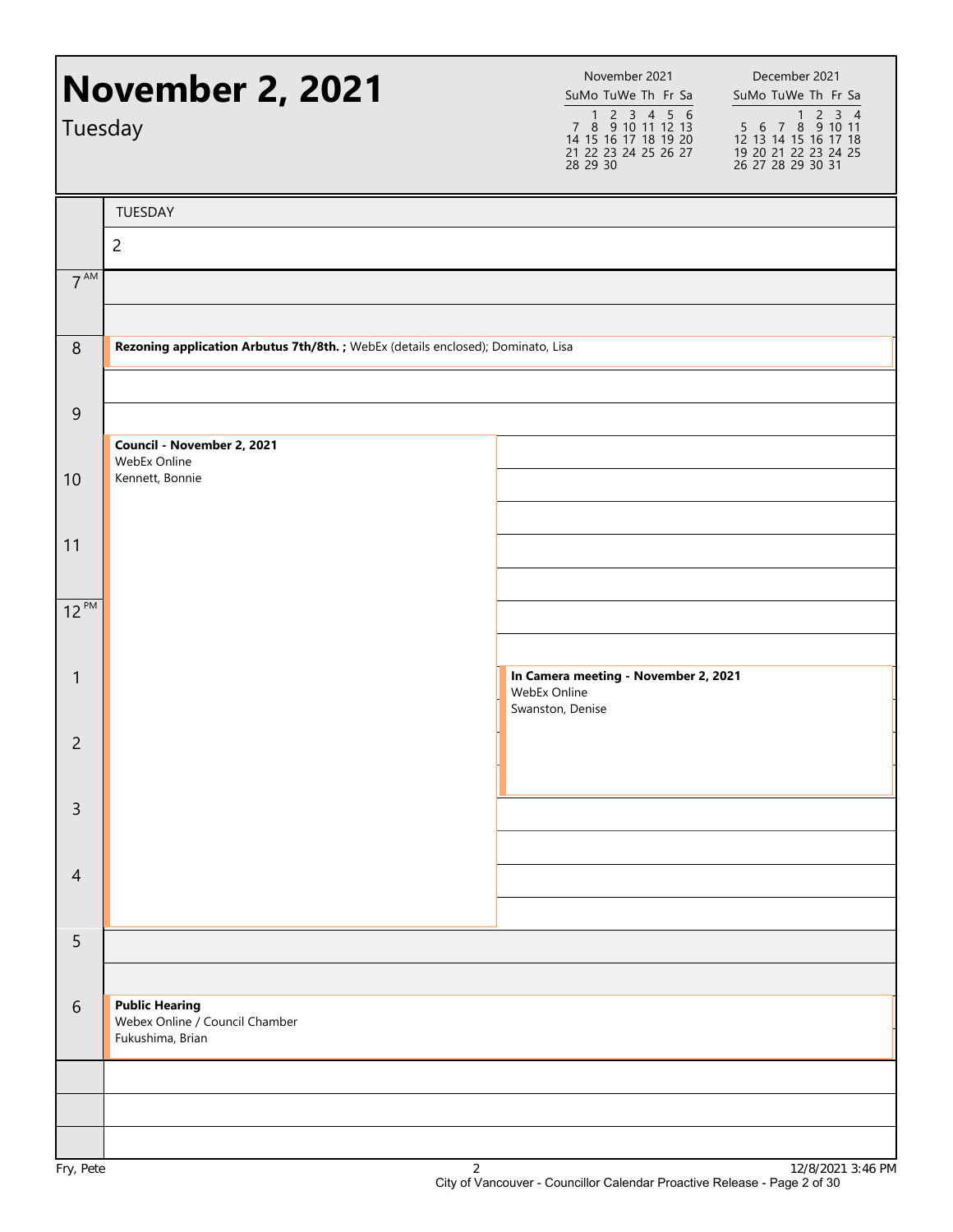|                 | <b>November 3, 2021</b><br>Wednesday                                                                   | November 2021<br>SuMo TuWe Th Fr Sa<br>1 2 3 4 5 6<br>7 8 9 10 11 12 13<br>14 15 16 17 18 19 20<br>21 22 23 24 25 26 27<br>28 29 30 | December 2021<br>SuMo TuWe Th Fr Sa<br>1 2 3 4<br>5 6 7 8 9 10 11<br>12 13 14 15 16 17 18<br>19 20 21 22 23 24 25<br>26 27 28 29 30 31 |
|-----------------|--------------------------------------------------------------------------------------------------------|-------------------------------------------------------------------------------------------------------------------------------------|----------------------------------------------------------------------------------------------------------------------------------------|
|                 | WEDNESDAY                                                                                              |                                                                                                                                     |                                                                                                                                        |
|                 | $\mathsf{3}$                                                                                           |                                                                                                                                     |                                                                                                                                        |
|                 | Private Appointment -<br>9:00pm                                                                        |                                                                                                                                     | To Nov 5 $\oplus$                                                                                                                      |
|                 | REMINDER: Quotes for Info Bulletin (submit to Maria by 12pm on Thursday) (maria.pontikis@vancouver.ca) |                                                                                                                                     |                                                                                                                                        |
| 7 <sup>AM</sup> |                                                                                                        |                                                                                                                                     |                                                                                                                                        |
| 8               |                                                                                                        |                                                                                                                                     |                                                                                                                                        |
|                 |                                                                                                        |                                                                                                                                     |                                                                                                                                        |
| $\overline{9}$  | Standing Committee on City Finance and Services - November 3,<br>2021                                  |                                                                                                                                     |                                                                                                                                        |
| 10              | Council Chamber/Webex<br>Yim, David                                                                    |                                                                                                                                     |                                                                                                                                        |
|                 |                                                                                                        |                                                                                                                                     |                                                                                                                                        |
| 11              |                                                                                                        |                                                                                                                                     |                                                                                                                                        |
|                 |                                                                                                        |                                                                                                                                     |                                                                                                                                        |
| $12^{PM}$       |                                                                                                        |                                                                                                                                     |                                                                                                                                        |
|                 |                                                                                                        |                                                                                                                                     |                                                                                                                                        |
| 1               |                                                                                                        |                                                                                                                                     |                                                                                                                                        |
|                 |                                                                                                        |                                                                                                                                     |                                                                                                                                        |
| $\overline{2}$  |                                                                                                        |                                                                                                                                     |                                                                                                                                        |
|                 |                                                                                                        |                                                                                                                                     |                                                                                                                                        |
| $\overline{3}$  |                                                                                                        | <b>Vancouver City Planning Commission Regular Meeting -</b><br><b>November 3, 2021</b><br>WebEx Online                              |                                                                                                                                        |
| $\overline{4}$  |                                                                                                        | Denissenko, Ana                                                                                                                     |                                                                                                                                        |
| 5               |                                                                                                        |                                                                                                                                     |                                                                                                                                        |
|                 |                                                                                                        |                                                                                                                                     |                                                                                                                                        |
| 6               |                                                                                                        | <b>Board Chair's Dinner 2021</b><br>Arbutus Club                                                                                    |                                                                                                                                        |
|                 |                                                                                                        |                                                                                                                                     |                                                                                                                                        |
|                 |                                                                                                        |                                                                                                                                     |                                                                                                                                        |
|                 |                                                                                                        |                                                                                                                                     |                                                                                                                                        |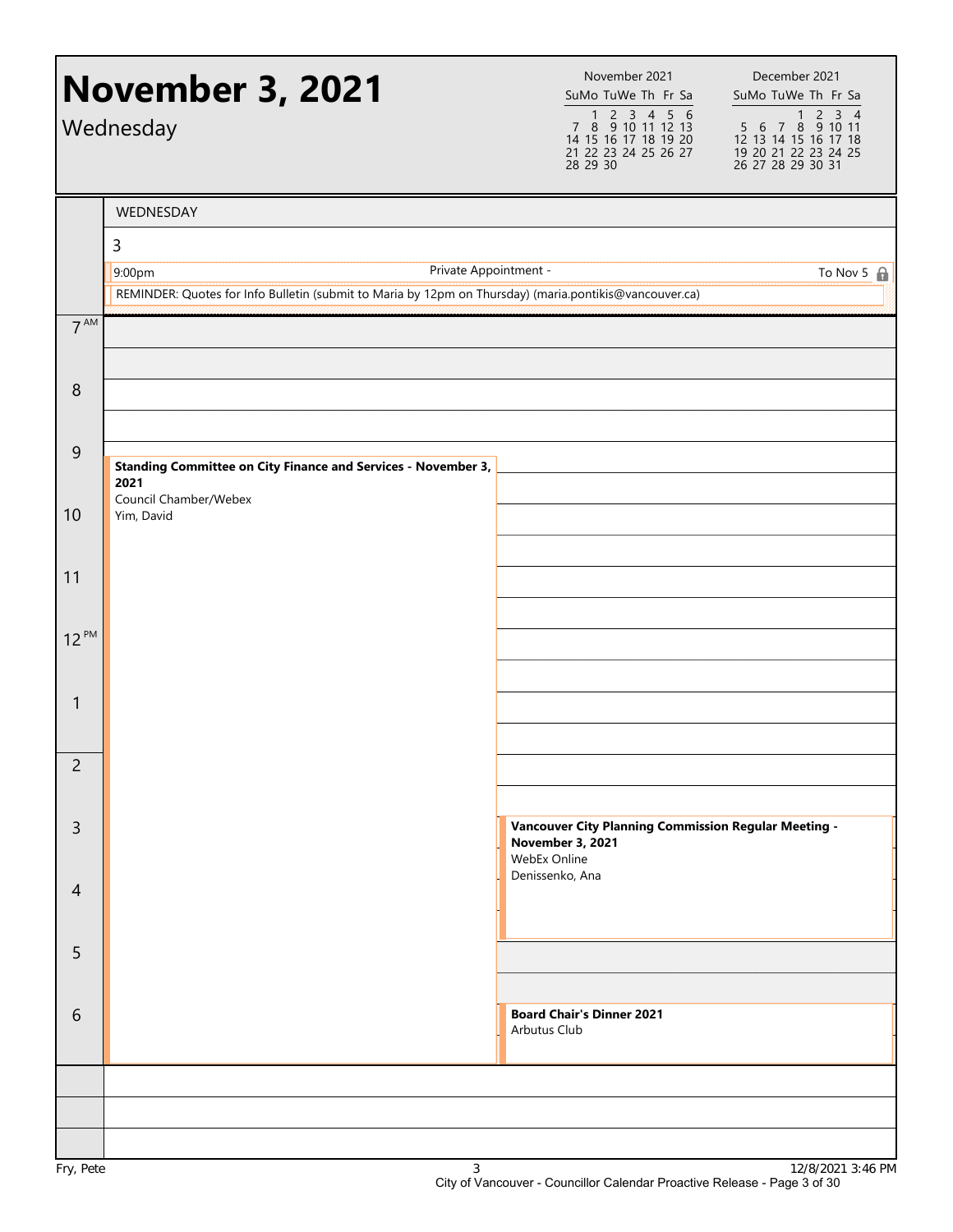|                 | <b>November 4, 2021</b><br>Thursday                                                                      |                                                 | November 2021<br>28 29 30 | SuMo TuWe Th Fr Sa<br>1 2 3 4 5 6<br>7 8 9 10 11 12 13<br>14 15 16 17 18 19 20<br>21 22 23 24 25 26 27 | December 2021<br>SuMo TuWe Th Fr Sa<br>$1 2 3 4$<br>5 6 7 8 9 10 11<br>12 13 14 15 16 17 18<br>19 20 21 22 23 24 25<br>26 27 28 29 30 31 |
|-----------------|----------------------------------------------------------------------------------------------------------|-------------------------------------------------|---------------------------|--------------------------------------------------------------------------------------------------------|------------------------------------------------------------------------------------------------------------------------------------------|
|                 | THURSDAY                                                                                                 |                                                 |                           |                                                                                                        |                                                                                                                                          |
|                 | 4                                                                                                        |                                                 |                           |                                                                                                        |                                                                                                                                          |
|                 | ← From Nov 3                                                                                             | Private Appointment -                           |                           |                                                                                                        | To Nov 5 $\Rightarrow$                                                                                                                   |
| $7^{\text{AM}}$ | <b>Scotiabank Affordable Housing Summit</b><br>(Day 1)                                                   |                                                 |                           |                                                                                                        |                                                                                                                                          |
| 8               |                                                                                                          |                                                 |                           |                                                                                                        |                                                                                                                                          |
| 9               |                                                                                                          |                                                 |                           |                                                                                                        |                                                                                                                                          |
| 10              |                                                                                                          | [EXT] Updated invitation: Intro Meeting         |                           |                                                                                                        |                                                                                                                                          |
| 11              |                                                                                                          |                                                 |                           |                                                                                                        |                                                                                                                                          |
| $12^{PM}$       |                                                                                                          | VAG Announcement; Vancouver Convening           |                           |                                                                                                        |                                                                                                                                          |
| $\mathbf{1}$    |                                                                                                          |                                                 |                           |                                                                                                        |                                                                                                                                          |
| $\overline{c}$  |                                                                                                          | <b>JOINT GREEN MEETINGS</b><br>TBD<br>Fry, Pete |                           | [EXT] Meeting up<br>Zoom<br>Norm Leech                                                                 |                                                                                                                                          |
| $\overline{3}$  |                                                                                                          |                                                 | $\bigcirc$                |                                                                                                        |                                                                                                                                          |
| $\overline{4}$  |                                                                                                          |                                                 |                           |                                                                                                        |                                                                                                                                          |
| 5               |                                                                                                          |                                                 |                           |                                                                                                        |                                                                                                                                          |
| $\sqrt{6}$      | Public Hearing (reconvening from November 2, 2021)<br>Webex Online / Council Chamber<br>Fukushima, Brian |                                                 |                           |                                                                                                        |                                                                                                                                          |
|                 |                                                                                                          |                                                 |                           |                                                                                                        |                                                                                                                                          |
|                 |                                                                                                          |                                                 |                           |                                                                                                        |                                                                                                                                          |
|                 |                                                                                                          |                                                 |                           |                                                                                                        |                                                                                                                                          |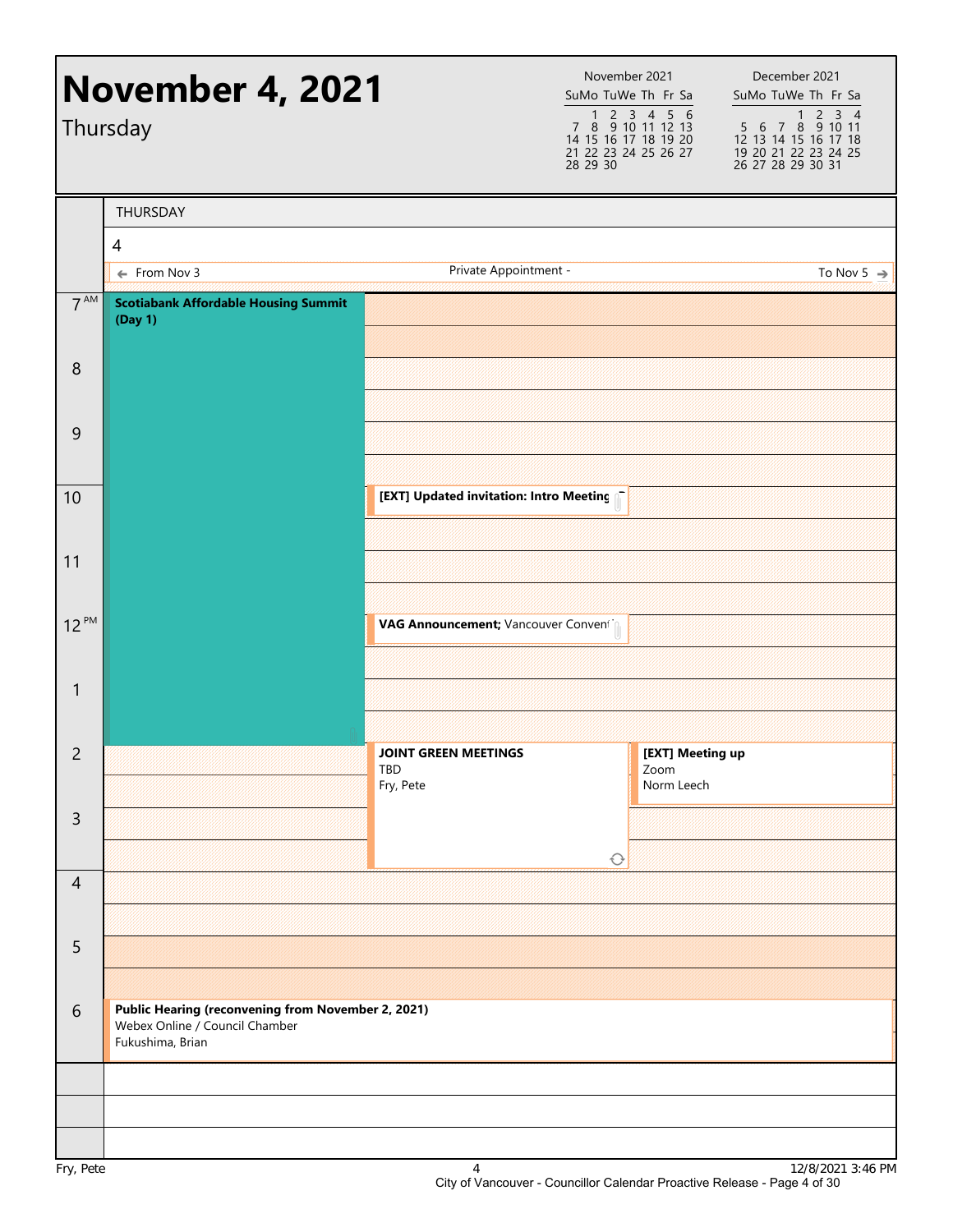| Friday          | <b>November 5, 2021</b>                                                                               | November 2021<br>SuMo TuWe Th Fr Sa<br>1 2 3 4 5 6<br>7 8 9 10 11 12 13<br>14 15 16 17 18 19 20<br>21 22 23 24 25 26 27<br>28 29 30 | December 2021<br>SuMo TuWe Th Fr Sa<br>$2 \quad 3 \quad 4$<br>$\mathbf{1}$<br>5 6 7 8 9 10 11<br>12 13 14 15 16 17 18<br>19 20 21 22 23 24 25<br>26 27 28 29 30 31 |
|-----------------|-------------------------------------------------------------------------------------------------------|-------------------------------------------------------------------------------------------------------------------------------------|--------------------------------------------------------------------------------------------------------------------------------------------------------------------|
|                 | <b>FRIDAY</b>                                                                                         |                                                                                                                                     |                                                                                                                                                                    |
|                 | 5                                                                                                     |                                                                                                                                     |                                                                                                                                                                    |
|                 | ← From Nov 3                                                                                          | Private Appointment -                                                                                                               | $9:00$ pm                                                                                                                                                          |
| 7 <sup>AM</sup> | <b>Scotiabank Affordable Housing Summit (Day 2)</b>                                                   |                                                                                                                                     |                                                                                                                                                                    |
| 8               |                                                                                                       | Priorities Discussion; Webex Online (see below); Zaenker, Anita                                                                     |                                                                                                                                                                    |
| $\overline{9}$  |                                                                                                       |                                                                                                                                     |                                                                                                                                                                    |
| 10              |                                                                                                       | <b>Chinatown Storytelling Centre</b><br>168 East Pender                                                                             |                                                                                                                                                                    |
| 11              |                                                                                                       |                                                                                                                                     |                                                                                                                                                                    |
| $12^{PM}$       |                                                                                                       |                                                                                                                                     |                                                                                                                                                                    |
| $\mathbf{1}$    | FYI: Tour of the Community Pop-up Clinic (CPC)<br>Canada Hotel, 518 Richards Street<br>Bligh, Rebecca |                                                                                                                                     |                                                                                                                                                                    |
| $\overline{2}$  |                                                                                                       |                                                                                                                                     |                                                                                                                                                                    |
| $\mathsf{3}$    | <b>Marquis Wine - John Cerides</b>                                                                    |                                                                                                                                     |                                                                                                                                                                    |
| $\overline{4}$  | 1034 Davie St,                                                                                        |                                                                                                                                     |                                                                                                                                                                    |
| 5               |                                                                                                       |                                                                                                                                     |                                                                                                                                                                    |
| 6               |                                                                                                       |                                                                                                                                     |                                                                                                                                                                    |
|                 |                                                                                                       |                                                                                                                                     |                                                                                                                                                                    |
|                 |                                                                                                       |                                                                                                                                     |                                                                                                                                                                    |
|                 |                                                                                                       |                                                                                                                                     |                                                                                                                                                                    |
|                 |                                                                                                       |                                                                                                                                     |                                                                                                                                                                    |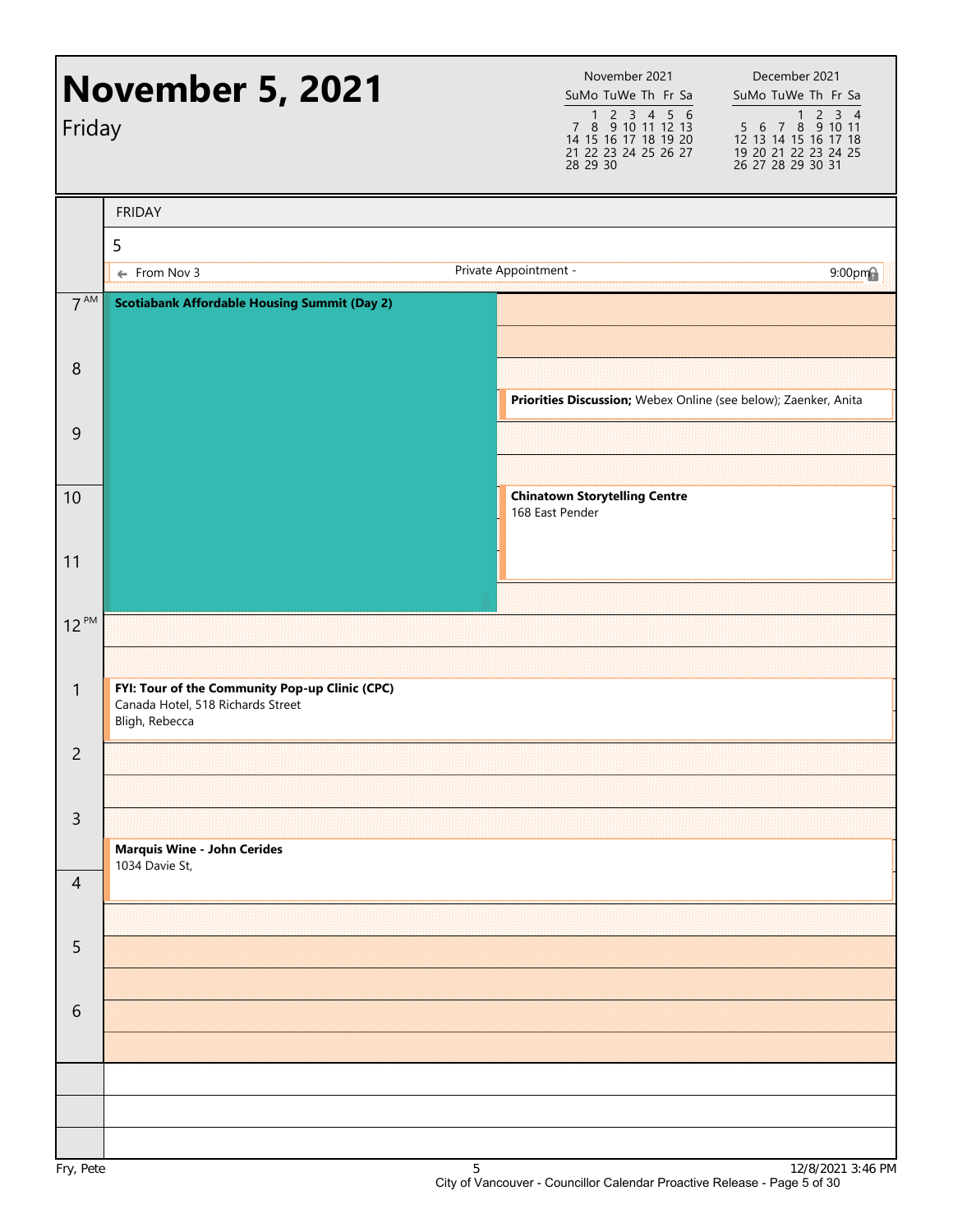|                  | <b>November 6, 2021</b><br>Saturday |                     | November 2021<br>SuMo TuWe Th Fr Sa<br>1 2 3 4 5 6<br>7 8 9 10 11 12 13<br>14 15 16 17 18 19 20<br>21 22 23 24 25 26 27<br>28 29 30 | December 2021<br>SuMo TuWe Th Fr Sa<br>1 2 3 4<br>5 6 7 8 9 10 11<br>12 13 14 15 16 17 18<br>19 20 21 22 23 24 25<br>26 27 28 29 30 31 |
|------------------|-------------------------------------|---------------------|-------------------------------------------------------------------------------------------------------------------------------------|----------------------------------------------------------------------------------------------------------------------------------------|
|                  | SATURDAY                            |                     |                                                                                                                                     |                                                                                                                                        |
|                  | $\boldsymbol{6}$                    |                     |                                                                                                                                     |                                                                                                                                        |
| 7 <sup>AM</sup>  | 8:00am                              | Private Appointment |                                                                                                                                     | To Nov $7 \oplus$                                                                                                                      |
|                  |                                     |                     |                                                                                                                                     |                                                                                                                                        |
| $\,8\,$          |                                     |                     |                                                                                                                                     |                                                                                                                                        |
|                  |                                     |                     |                                                                                                                                     |                                                                                                                                        |
| $\boldsymbol{9}$ |                                     |                     |                                                                                                                                     |                                                                                                                                        |
| 10               |                                     |                     |                                                                                                                                     |                                                                                                                                        |
|                  |                                     |                     |                                                                                                                                     |                                                                                                                                        |
| 11               |                                     |                     |                                                                                                                                     |                                                                                                                                        |
| $12^{PM}$        |                                     |                     |                                                                                                                                     |                                                                                                                                        |
|                  |                                     |                     |                                                                                                                                     |                                                                                                                                        |
| $\mathbf{1}$     |                                     |                     |                                                                                                                                     |                                                                                                                                        |
|                  |                                     |                     |                                                                                                                                     |                                                                                                                                        |
| $\overline{2}$   |                                     |                     |                                                                                                                                     |                                                                                                                                        |
| $\overline{3}$   |                                     |                     |                                                                                                                                     |                                                                                                                                        |
|                  |                                     |                     |                                                                                                                                     |                                                                                                                                        |
| $\overline{4}$   |                                     |                     |                                                                                                                                     |                                                                                                                                        |
| 5                |                                     |                     |                                                                                                                                     |                                                                                                                                        |
|                  |                                     |                     |                                                                                                                                     |                                                                                                                                        |
| $\,$ 6 $\,$      |                                     |                     |                                                                                                                                     |                                                                                                                                        |
|                  |                                     |                     |                                                                                                                                     |                                                                                                                                        |
|                  |                                     |                     |                                                                                                                                     |                                                                                                                                        |
|                  |                                     |                     |                                                                                                                                     |                                                                                                                                        |
|                  |                                     |                     |                                                                                                                                     |                                                                                                                                        |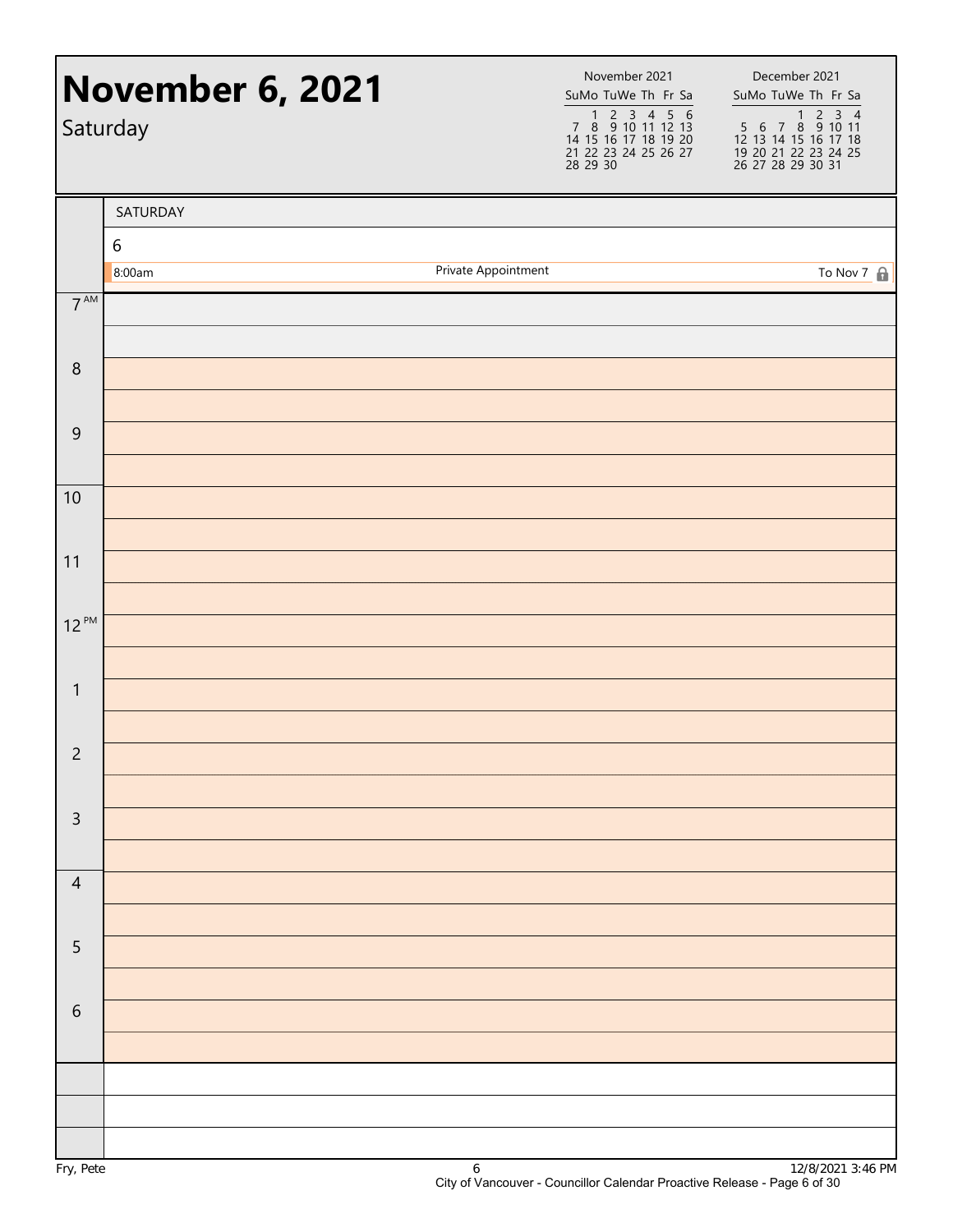| Sunday          | <b>November 7, 2021</b> | 28 29 30            | November 2021<br>SuMo TuWe Th Fr Sa<br>1 2 3 4 5 6<br>7 8 9 10 11 12 13<br>14 15 16 17 18 19 20<br>21 22 23 24 25 26 27 | December 2021<br>SuMo TuWe Th Fr Sa |
|-----------------|-------------------------|---------------------|-------------------------------------------------------------------------------------------------------------------------|-------------------------------------|
|                 | SUNDAY                  |                     |                                                                                                                         |                                     |
|                 | $\overline{7}$          |                     |                                                                                                                         |                                     |
|                 | $\leftarrow$ From Nov 6 | Private Appointment |                                                                                                                         | 8:30pm                              |
| $7^{\text{AM}}$ |                         |                     |                                                                                                                         |                                     |
| $\,8\,$         |                         |                     |                                                                                                                         |                                     |
| $\overline{9}$  |                         |                     |                                                                                                                         |                                     |
| 10              |                         |                     |                                                                                                                         |                                     |
| 11              |                         |                     |                                                                                                                         |                                     |
|                 |                         |                     |                                                                                                                         |                                     |
| $12^{PM}$       |                         |                     |                                                                                                                         |                                     |
| $\mathbf{1}$    |                         |                     |                                                                                                                         |                                     |
| $\overline{2}$  |                         |                     |                                                                                                                         |                                     |
| $\mathsf 3$     |                         |                     |                                                                                                                         |                                     |
| $\overline{4}$  |                         |                     |                                                                                                                         |                                     |
| $\overline{5}$  |                         |                     |                                                                                                                         |                                     |
| $\sqrt{6}$      |                         |                     |                                                                                                                         |                                     |
|                 |                         |                     |                                                                                                                         |                                     |
|                 |                         |                     |                                                                                                                         |                                     |
|                 |                         |                     |                                                                                                                         |                                     |
|                 |                         |                     |                                                                                                                         |                                     |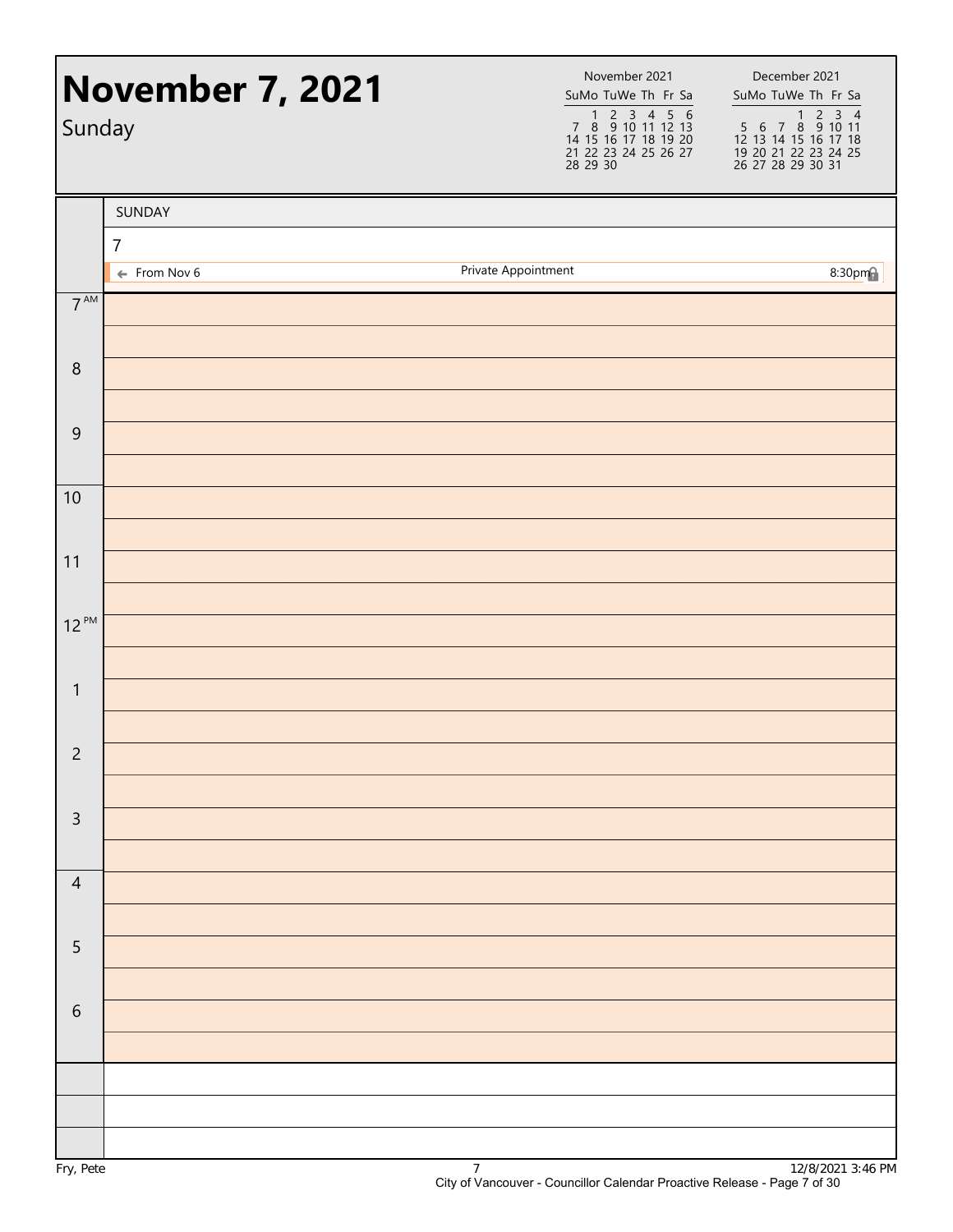| Monday          | <b>November 8, 2021</b>                                                                                                                                                                 | November 2021<br>SuMo TuWe Th Fr Sa<br>1 2 3 4 5 6<br>7 8 9 10 11 12 13<br>14 15 16 17 18 19 20<br>21 22 23 24 25 26 27<br>28 29 30 | December 2021<br>SuMo TuWe Th Fr Sa<br>$2 \quad 3 \quad 4$<br>1<br>5 6 7 8 9 10 11<br>12 13 14 15 16 17 18<br>19 20 21 22 23 24 25<br>26 27 28 29 30 31 |
|-----------------|-----------------------------------------------------------------------------------------------------------------------------------------------------------------------------------------|-------------------------------------------------------------------------------------------------------------------------------------|---------------------------------------------------------------------------------------------------------------------------------------------------------|
|                 | <b>MONDAY</b>                                                                                                                                                                           |                                                                                                                                     |                                                                                                                                                         |
|                 | 8<br>PLEASE RESTART COMPUTER TODAY: To Prepare for Tomorrow's Council Meeting<br>Submit Final Motion for Agenda Inclusion by 5pm (For Nov 16th Council) - Councillor's Meeting Calendar |                                                                                                                                     | ↔                                                                                                                                                       |
| 7 <sup>AM</sup> |                                                                                                                                                                                         |                                                                                                                                     |                                                                                                                                                         |
| 8               |                                                                                                                                                                                         |                                                                                                                                     |                                                                                                                                                         |
| 9               |                                                                                                                                                                                         |                                                                                                                                     |                                                                                                                                                         |
| 10              | [EXT] Updated invitation: Council Caucus @ Weekly from 10am to 12pm on Monday from Mon Oct 25 to Sun Dec 5 (PDT)<br>(pete.fry@vancouver.ca)<br>s.22(1)                                  |                                                                                                                                     |                                                                                                                                                         |
| 11              |                                                                                                                                                                                         |                                                                                                                                     | $\odot$ 11                                                                                                                                              |
| 12 PM           | [EXT] Updated invitation: Meeting @ Mon Nov 8, 2021 12pm -<br>1pm (PST) (pete.fry@vancouver.ca)<br>s.22(1)                                                                              | <b>HOLD Tuva</b>                                                                                                                    |                                                                                                                                                         |
| $\mathbf{1}$    | Staff/Council Briefing - November 8, 2021<br>Webex Invite<br>Hildebrandt, Tina                                                                                                          |                                                                                                                                     |                                                                                                                                                         |
| 2               |                                                                                                                                                                                         |                                                                                                                                     |                                                                                                                                                         |
| $\overline{3}$  |                                                                                                                                                                                         |                                                                                                                                     |                                                                                                                                                         |
| $\overline{4}$  | <b>Confirmed: Council Orientation - AG Office</b><br>Webex<br>Hagiwara, Rosemary                                                                                                        |                                                                                                                                     |                                                                                                                                                         |
| 5               | [EXT] Meeting with South Granville BIA/Councillors Re: Lessons Learned in Montreal about Placemaking and Plazas @ Wed Jan 19, 2<br>Zoom<br>Kirby-Yung, Sarah                            |                                                                                                                                     |                                                                                                                                                         |
| 6               |                                                                                                                                                                                         |                                                                                                                                     |                                                                                                                                                         |
|                 | 7:00pm - 7:30pm GWAC - speaking(Zoom)                                                                                                                                                   |                                                                                                                                     |                                                                                                                                                         |
|                 |                                                                                                                                                                                         |                                                                                                                                     |                                                                                                                                                         |
|                 |                                                                                                                                                                                         |                                                                                                                                     |                                                                                                                                                         |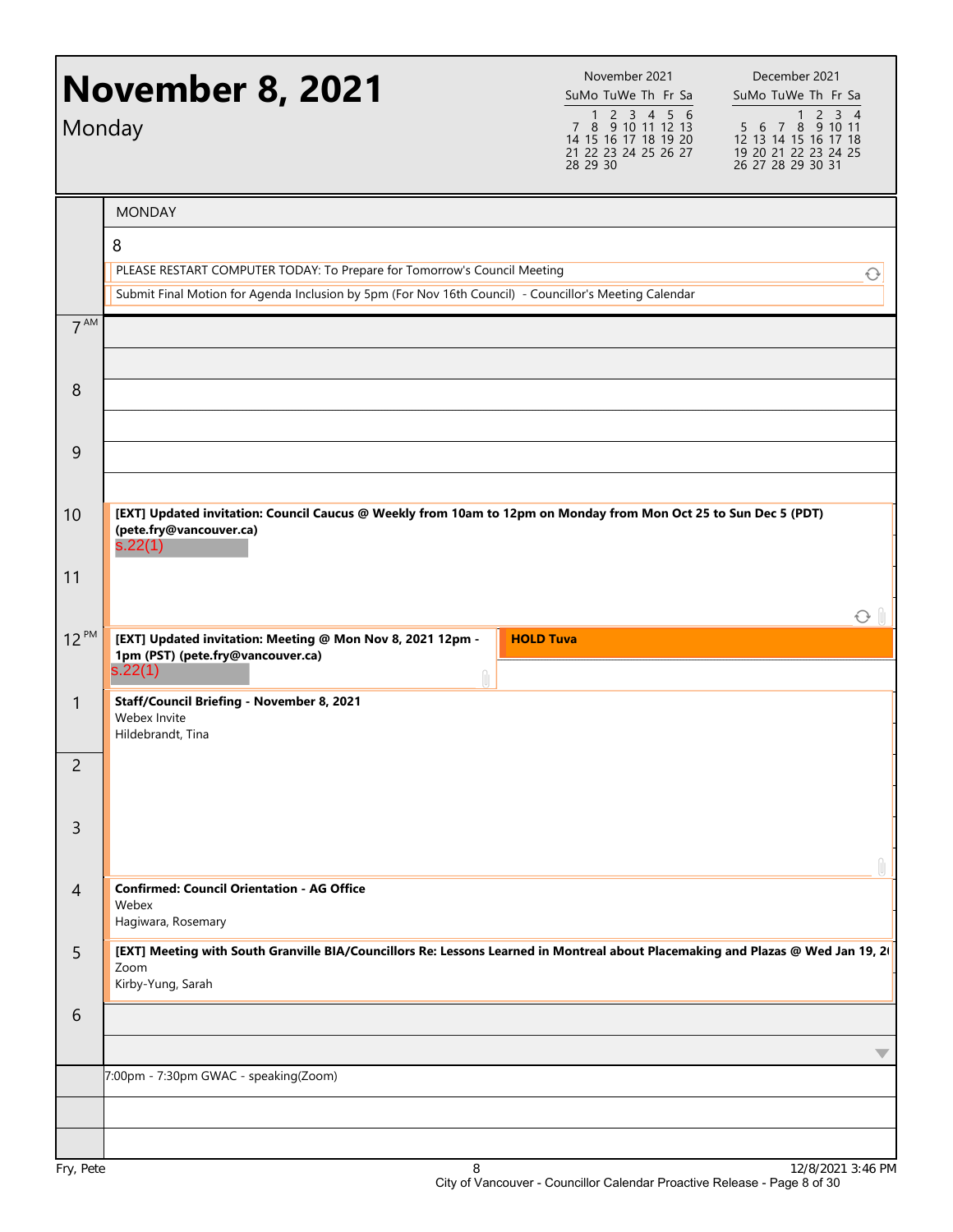| <b>November 9, 2021</b><br>Tuesday |                                                                                      | November 2021<br>SuMo TuWe Th Fr Sa<br>1 2 3 4 5 6<br>7 8 9 10 11 12 13<br>14 15 16 17 18 19 20<br>21 22 23 24 25 26 27<br>28 29 30 | December 2021<br>SuMo TuWe Th Fr Sa<br>1 2 3 4<br>5 6 7 8 9 10 11<br>12 13 14 15 16 17 18<br>19 20 21 22 23 24 25<br>26 27 28 29 30 31 |
|------------------------------------|--------------------------------------------------------------------------------------|-------------------------------------------------------------------------------------------------------------------------------------|----------------------------------------------------------------------------------------------------------------------------------------|
|                                    | <b>TUESDAY</b>                                                                       |                                                                                                                                     |                                                                                                                                        |
|                                    | 9                                                                                    |                                                                                                                                     |                                                                                                                                        |
| $7^{\text{AM}}$                    | <b>Simi Show</b>                                                                     |                                                                                                                                     |                                                                                                                                        |
| 8                                  | <b>HOLD Caucus</b>                                                                   |                                                                                                                                     |                                                                                                                                        |
| $\overline{9}$                     |                                                                                      |                                                                                                                                     |                                                                                                                                        |
| 10                                 | [EXT] New PC Urban Proposal - 550 Cambie Street<br>Microsoft Teams Meeting; Dan Cupa |                                                                                                                                     |                                                                                                                                        |
| 11                                 |                                                                                      |                                                                                                                                     |                                                                                                                                        |
| $12^{PM}$                          |                                                                                      |                                                                                                                                     |                                                                                                                                        |
|                                    | <b>HOLD Chris Tait and Roti</b>                                                      |                                                                                                                                     |                                                                                                                                        |
| $\mathbf{1}$                       |                                                                                      |                                                                                                                                     |                                                                                                                                        |
| $\overline{c}$                     |                                                                                      |                                                                                                                                     |                                                                                                                                        |
| $\mathsf{3}$                       |                                                                                      |                                                                                                                                     |                                                                                                                                        |
| $\overline{4}$                     |                                                                                      |                                                                                                                                     |                                                                                                                                        |
| 5                                  | <b>Arts and Culture Advisory Committee Meeting</b><br>WebEx - Details Below          |                                                                                                                                     |                                                                                                                                        |
| 6                                  |                                                                                      | Public Hearing (reconvening from November 2 and 4, 2021)<br>WebEx Online / Council Chamber<br>Kennett, Bonnie                       |                                                                                                                                        |
|                                    |                                                                                      |                                                                                                                                     |                                                                                                                                        |
|                                    |                                                                                      |                                                                                                                                     |                                                                                                                                        |
|                                    |                                                                                      |                                                                                                                                     |                                                                                                                                        |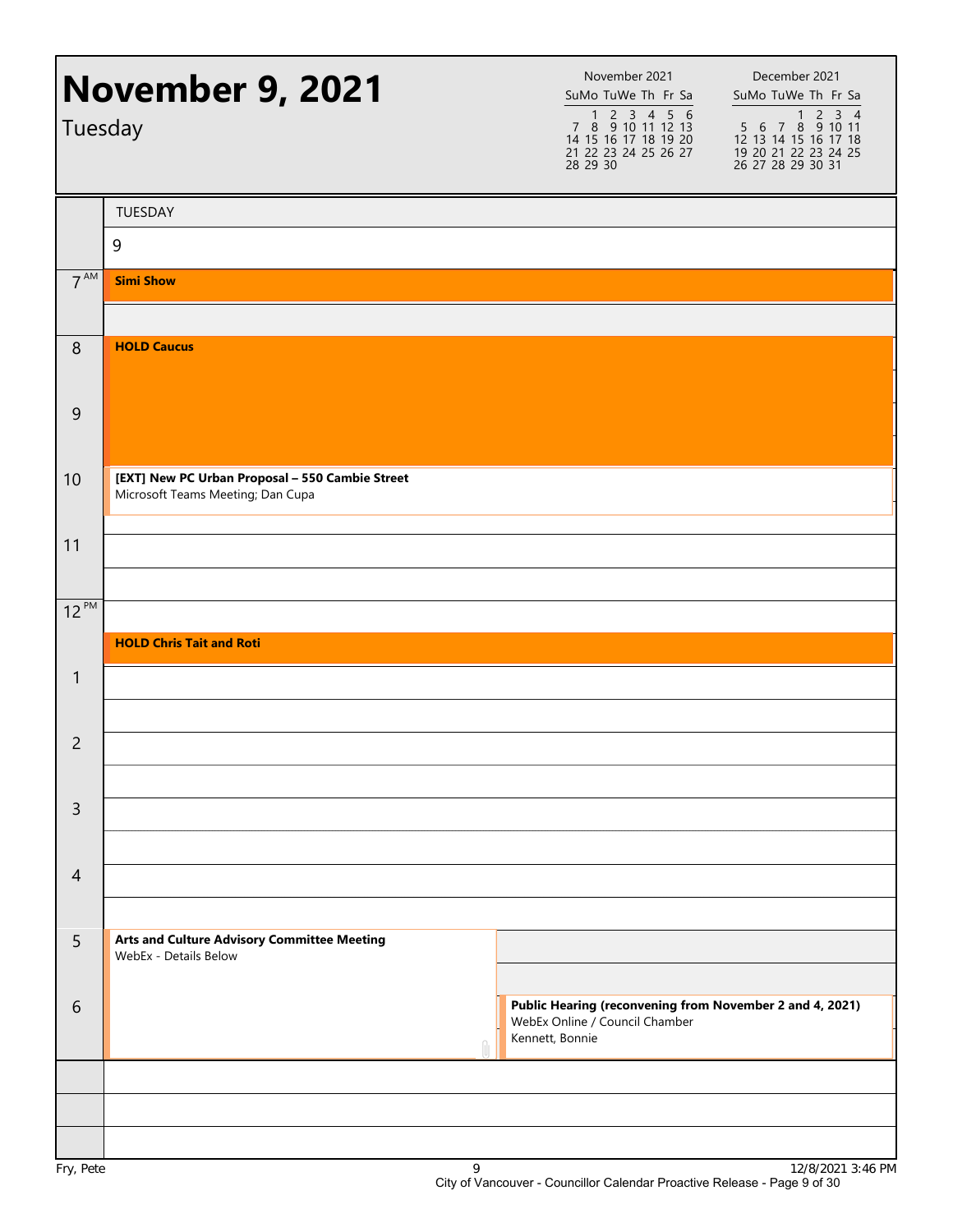|                 | <b>November 10, 2021</b><br>Wednesday                                                                                                  | November 2021<br>SuMo TuWe Th Fr Sa<br>$1 2 3 4 5 6$<br>7 8 9 10 11 12 13<br>14 15 16 17 18 19 20<br>21 22 23 24 25 26 27<br>28 29 30 | December 2021<br>SuMo TuWe Th Fr Sa<br>$1 2 3 4$<br>5 6 7 8 9 10 11<br>12 13 14 15 16 17 18<br>19 20 21 22 23 24 25<br>26 27 28 29 30 31 |
|-----------------|----------------------------------------------------------------------------------------------------------------------------------------|---------------------------------------------------------------------------------------------------------------------------------------|------------------------------------------------------------------------------------------------------------------------------------------|
|                 | WEDNESDAY                                                                                                                              |                                                                                                                                       |                                                                                                                                          |
|                 | 10                                                                                                                                     |                                                                                                                                       |                                                                                                                                          |
| 7 <sup>AM</sup> |                                                                                                                                        |                                                                                                                                       |                                                                                                                                          |
|                 |                                                                                                                                        |                                                                                                                                       |                                                                                                                                          |
| 8               |                                                                                                                                        |                                                                                                                                       |                                                                                                                                          |
|                 | <b>HOLD --Lee</b> ; TBD                                                                                                                |                                                                                                                                       |                                                                                                                                          |
| $\overline{9}$  |                                                                                                                                        |                                                                                                                                       |                                                                                                                                          |
|                 | <b>CURTIS CALL; UBC - plant based - TBD</b>                                                                                            |                                                                                                                                       |                                                                                                                                          |
| 10              | Zack Hyde/Cllr. Fry Interview - Municipal Rental Housing Policy (U of T Research Study)<br>Zoom below; Fry, Pete                       |                                                                                                                                       |                                                                                                                                          |
| 11              |                                                                                                                                        |                                                                                                                                       |                                                                                                                                          |
|                 |                                                                                                                                        |                                                                                                                                       |                                                                                                                                          |
| $12^{PM}$       | <b>BUDGET CHAT - Mike Adriane</b>                                                                                                      |                                                                                                                                       |                                                                                                                                          |
| $\mathbf{1}$    | Women4Climate Event (WebEx link included)<br>WebEx<br>Wahl, Jennifer                                                                   |                                                                                                                                       |                                                                                                                                          |
| $\overline{c}$  |                                                                                                                                        |                                                                                                                                       |                                                                                                                                          |
| $\overline{3}$  | [EXT] Invitation: 1640-1650 Alberni St Mtg @ Wed Nov 10, 2021 3pm - 3:30pm (PST) (pete.fry@vancouver.ca); Join Zoom Meeting            |                                                                                                                                       |                                                                                                                                          |
| $\overline{4}$  |                                                                                                                                        |                                                                                                                                       |                                                                                                                                          |
| 5               | Meeting with Green Cllrs/Patrice/Colin - Budget Allocation for the Climate Emergency<br>Webex - Please see Below<br>Carr, Adriane      |                                                                                                                                       |                                                                                                                                          |
| 6               | FW: Vancouver Plan - Joint Council Advisory Committee session - Wednesday, Nov 10 (6 -8 pm)<br>Webex link included<br>Neill, Catherine |                                                                                                                                       |                                                                                                                                          |
|                 |                                                                                                                                        |                                                                                                                                       |                                                                                                                                          |
|                 |                                                                                                                                        |                                                                                                                                       |                                                                                                                                          |
|                 |                                                                                                                                        |                                                                                                                                       |                                                                                                                                          |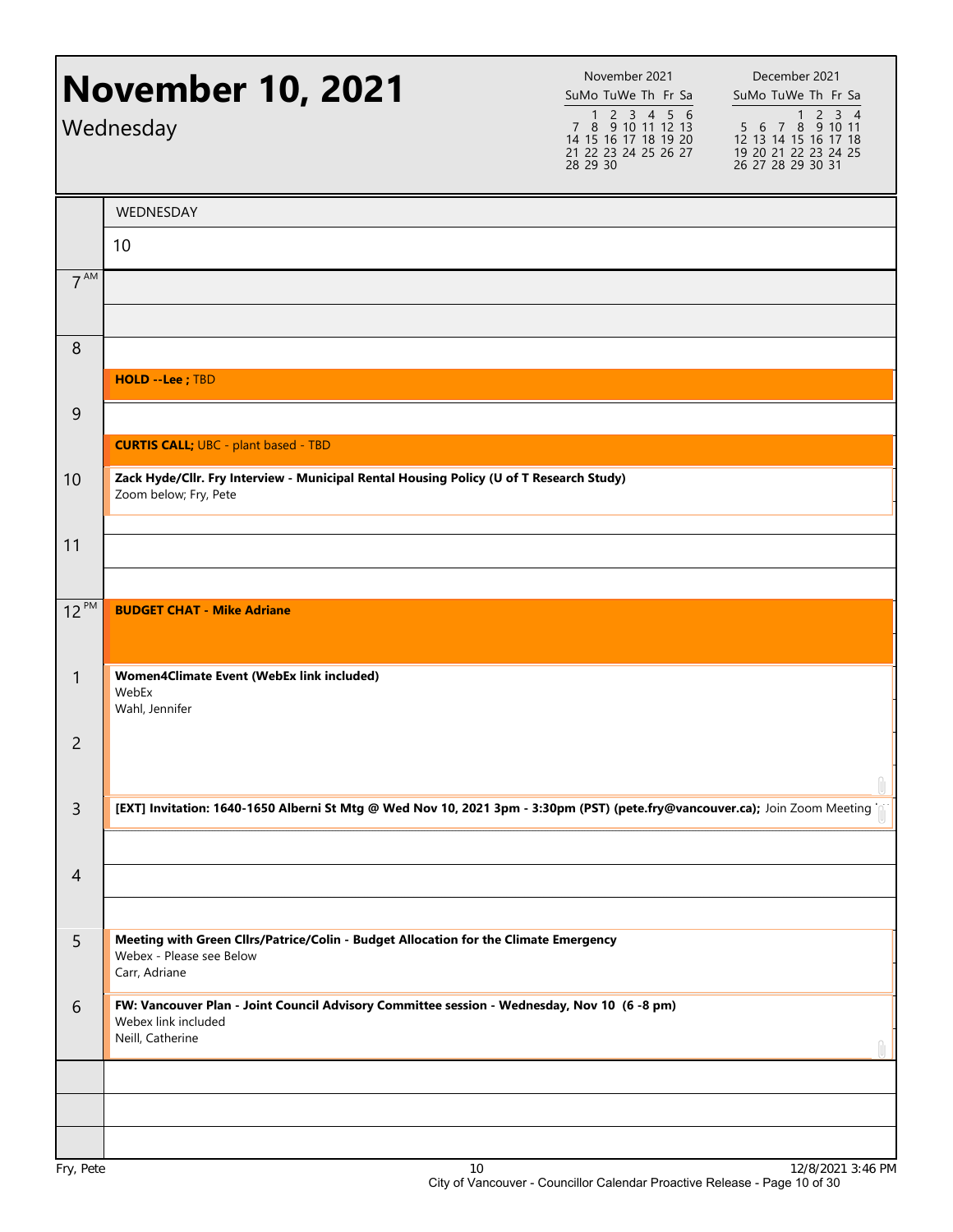|                  | <b>November 11, 2021</b><br>Thursday             | November 2021<br>SuMo TuWe Th Fr Sa<br>1 2 3 4 5 6<br>7 8 9 10 11 12 13<br>14 15 16 17 18 19 20<br>21 22 23 24 25 26 27<br>28 29 30 | December 2021<br>SuMo TuWe Th Fr Sa<br>1 2 3 4<br>5 6 7 8 9 10 11<br>12 13 14 15 16 17 18<br>19 20 21 22 23 24 25<br>26 27 28 29 30 31 |
|------------------|--------------------------------------------------|-------------------------------------------------------------------------------------------------------------------------------------|----------------------------------------------------------------------------------------------------------------------------------------|
|                  | THURSDAY                                         |                                                                                                                                     |                                                                                                                                        |
|                  | 11                                               |                                                                                                                                     |                                                                                                                                        |
|                  | STAT - Remembrance Day                           |                                                                                                                                     |                                                                                                                                        |
| $7^{\text{AM}}$  |                                                  |                                                                                                                                     |                                                                                                                                        |
| $\boldsymbol{8}$ |                                                  |                                                                                                                                     |                                                                                                                                        |
| $\overline{9}$   |                                                  |                                                                                                                                     |                                                                                                                                        |
| 10               | <b>Remembrance Day</b><br>Victory Sq - Chinatown |                                                                                                                                     |                                                                                                                                        |
| 11               | Chinatown Remeberance Day; Chinatown             |                                                                                                                                     |                                                                                                                                        |
| $12^{PM}$        |                                                  |                                                                                                                                     | $\mathbb{U}$                                                                                                                           |
|                  | Wholeway House - Veteran's Manor; 310 Alexander  |                                                                                                                                     |                                                                                                                                        |
| $\mathbf{1}$     |                                                  |                                                                                                                                     |                                                                                                                                        |
|                  |                                                  |                                                                                                                                     |                                                                                                                                        |
| $\overline{2}$   | <b>JOINT GREEN MEETINGS</b><br>TBD<br>Fry, Pete  |                                                                                                                                     |                                                                                                                                        |
| $\mathsf 3$      |                                                  |                                                                                                                                     | $\bigcirc$                                                                                                                             |
| $\overline{4}$   |                                                  |                                                                                                                                     |                                                                                                                                        |
| 5                |                                                  |                                                                                                                                     |                                                                                                                                        |
| $\sqrt{6}$       |                                                  |                                                                                                                                     |                                                                                                                                        |
|                  |                                                  |                                                                                                                                     |                                                                                                                                        |
|                  |                                                  |                                                                                                                                     |                                                                                                                                        |
|                  |                                                  |                                                                                                                                     |                                                                                                                                        |
|                  | $\ddot{\phantom{1}}$                             |                                                                                                                                     | 10/0/20212                                                                                                                             |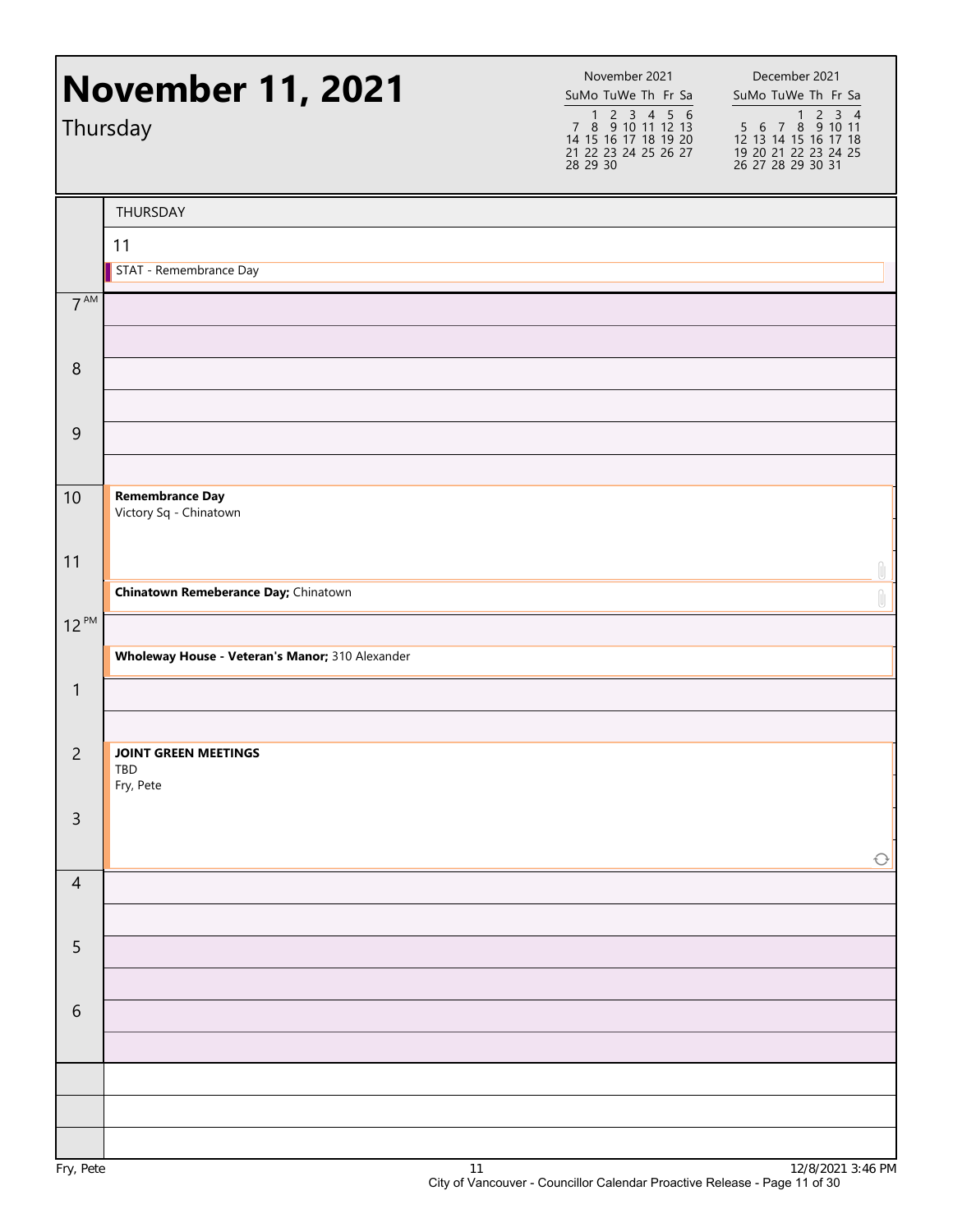| Friday           | <b>November 12, 2021</b> | November 2021<br>SuMo TuWe Th Fr Sa<br>1 2 3 4 5 6<br>7 8 9 10 11 12 13<br>14 15 16 17 18 19 20<br>21 22 23 24 25 26 27<br>28 29 30 | December 2021<br>SuMo TuWe Th Fr Sa<br>1 2 3 4<br>5 6 7 8 9 10 11<br>12 13 14 15 16 17 18<br>19 20 21 22 23 24 25<br>26 27 28 29 30 31 |  |
|------------------|--------------------------|-------------------------------------------------------------------------------------------------------------------------------------|----------------------------------------------------------------------------------------------------------------------------------------|--|
|                  | <b>FRIDAY</b>            |                                                                                                                                     |                                                                                                                                        |  |
|                  | 12                       |                                                                                                                                     |                                                                                                                                        |  |
| $7^{\text{AM}}$  |                          |                                                                                                                                     |                                                                                                                                        |  |
| $\,8\,$          |                          |                                                                                                                                     |                                                                                                                                        |  |
| $\boldsymbol{9}$ |                          |                                                                                                                                     |                                                                                                                                        |  |
| 10               |                          |                                                                                                                                     |                                                                                                                                        |  |
| 11               |                          |                                                                                                                                     |                                                                                                                                        |  |
| $12^{PM}$        |                          |                                                                                                                                     |                                                                                                                                        |  |
| $\mathbf{1}$     |                          |                                                                                                                                     |                                                                                                                                        |  |
| $\overline{c}$   |                          |                                                                                                                                     |                                                                                                                                        |  |
| $\mathsf{3}$     |                          |                                                                                                                                     |                                                                                                                                        |  |
| $\overline{4}$   |                          |                                                                                                                                     |                                                                                                                                        |  |
| 5                |                          |                                                                                                                                     |                                                                                                                                        |  |
|                  |                          |                                                                                                                                     |                                                                                                                                        |  |
| $\sqrt{6}$       |                          |                                                                                                                                     |                                                                                                                                        |  |
|                  |                          |                                                                                                                                     |                                                                                                                                        |  |
|                  |                          |                                                                                                                                     |                                                                                                                                        |  |
|                  |                          |                                                                                                                                     |                                                                                                                                        |  |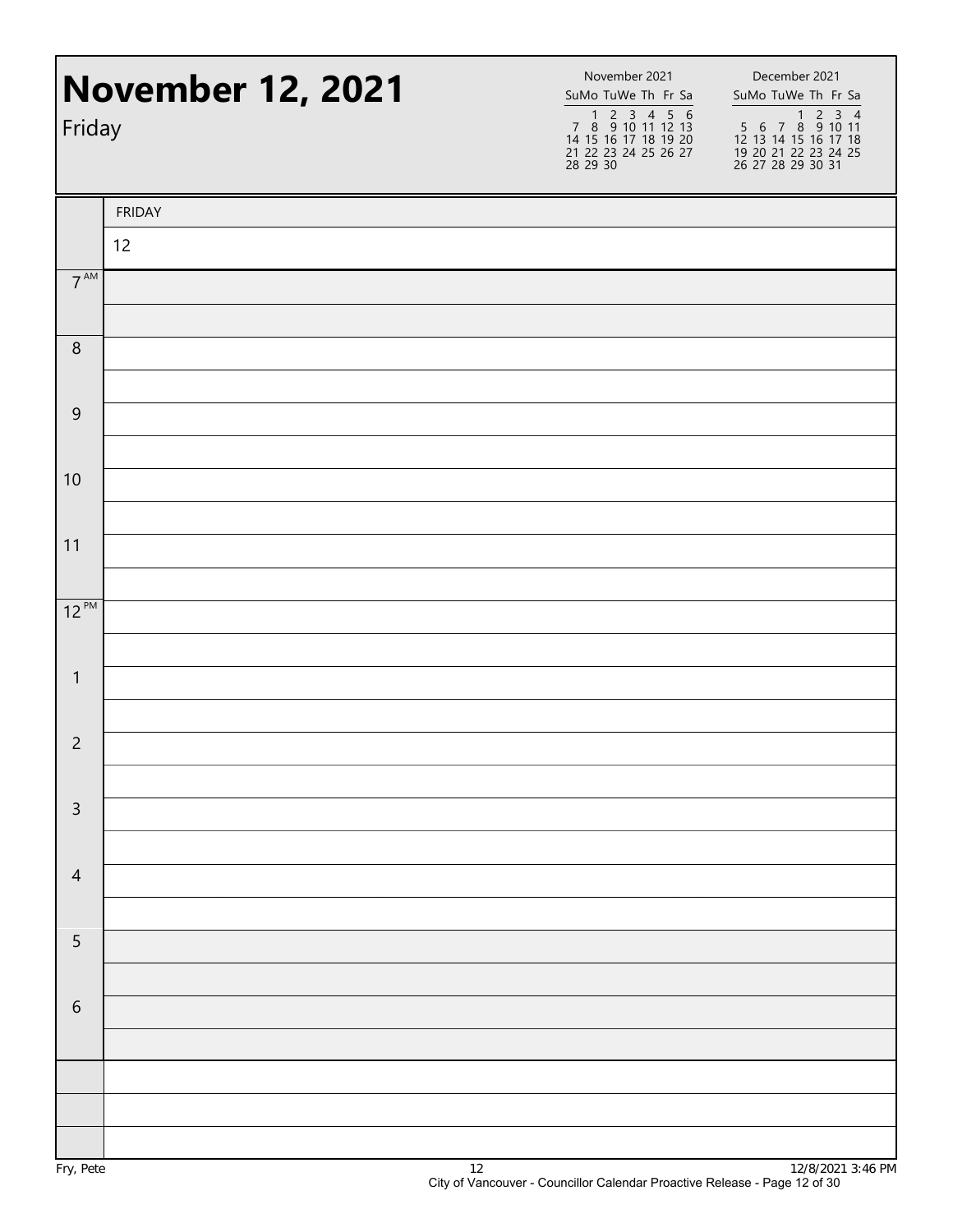|                  | <b>November 13, 2021</b><br>Saturday | November 2021<br>SuMo TuWe Th Fr Sa<br>7 8 9 10 11 12 13<br>14 15 16 17 18 19 20<br>21 22 23 24 25 26 27<br>28 29 30 | December 2021<br>SuMo TuWe Th Fr Sa<br>1 2 3 4<br>5 6 7 8 9 10 11<br>12 13 14 15 16 17 18<br>19 20 21 22 23 24 25<br>26 27 28 29 30 31 |
|------------------|--------------------------------------|----------------------------------------------------------------------------------------------------------------------|----------------------------------------------------------------------------------------------------------------------------------------|
|                  | SATURDAY                             |                                                                                                                      |                                                                                                                                        |
|                  | 13                                   |                                                                                                                      |                                                                                                                                        |
| $7^{\text{AM}}$  |                                      |                                                                                                                      |                                                                                                                                        |
| $\boldsymbol{8}$ |                                      |                                                                                                                      |                                                                                                                                        |
| $\overline{9}$   |                                      |                                                                                                                      |                                                                                                                                        |
| 10               |                                      |                                                                                                                      |                                                                                                                                        |
| 11               |                                      |                                                                                                                      |                                                                                                                                        |
| $12^{PM}$        |                                      |                                                                                                                      |                                                                                                                                        |
| $\mathbf{1}$     |                                      |                                                                                                                      |                                                                                                                                        |
| $\overline{2}$   |                                      |                                                                                                                      |                                                                                                                                        |
| $\mathsf{3}$     |                                      |                                                                                                                      |                                                                                                                                        |
| $\overline{4}$   |                                      |                                                                                                                      |                                                                                                                                        |
| $\sqrt{5}$       |                                      |                                                                                                                      |                                                                                                                                        |
| $\sqrt{6}$       |                                      |                                                                                                                      |                                                                                                                                        |
|                  |                                      |                                                                                                                      |                                                                                                                                        |
|                  |                                      |                                                                                                                      |                                                                                                                                        |
|                  |                                      |                                                                                                                      |                                                                                                                                        |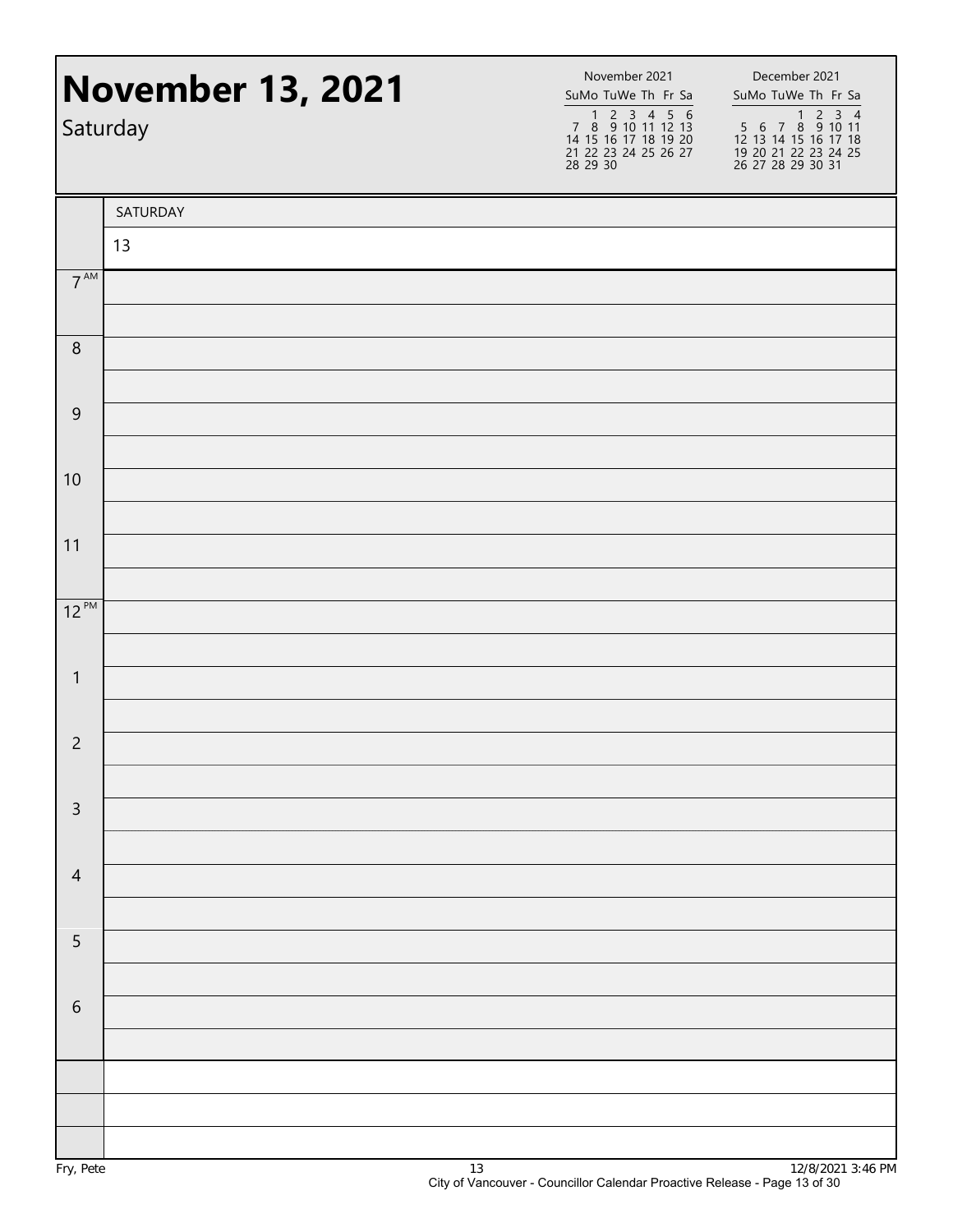| Sunday           | <b>November 14, 2021</b> | November 2021<br>SuMo TuWe Th Fr Sa<br>7 8 9 10 11 12 13<br>14 15 16 17 18 19 20<br>21 22 23 24 25 26 27<br>28 29 30 | December 2021<br>SuMo TuWe Th Fr Sa<br>1 2 3 4<br>5 6 7 8 9 10 11<br>12 13 14 15 16 17 18<br>19 20 21 22 23 24 25<br>26 27 28 29 30 31 |
|------------------|--------------------------|----------------------------------------------------------------------------------------------------------------------|----------------------------------------------------------------------------------------------------------------------------------------|
|                  | SUNDAY                   |                                                                                                                      |                                                                                                                                        |
|                  | 14                       |                                                                                                                      |                                                                                                                                        |
| $7^{\text{AM}}$  |                          |                                                                                                                      |                                                                                                                                        |
| $\boldsymbol{8}$ |                          |                                                                                                                      |                                                                                                                                        |
| $\overline{9}$   |                          |                                                                                                                      |                                                                                                                                        |
| 10               |                          |                                                                                                                      |                                                                                                                                        |
| 11               |                          |                                                                                                                      |                                                                                                                                        |
| $12^{PM}$        |                          |                                                                                                                      |                                                                                                                                        |
| $\mathbf{1}$     |                          |                                                                                                                      |                                                                                                                                        |
| $\overline{2}$   |                          |                                                                                                                      |                                                                                                                                        |
| $\mathsf{3}$     |                          |                                                                                                                      |                                                                                                                                        |
| $\overline{4}$   |                          |                                                                                                                      |                                                                                                                                        |
| $\sqrt{5}$       |                          |                                                                                                                      |                                                                                                                                        |
| $\sqrt{6}$       |                          |                                                                                                                      |                                                                                                                                        |
|                  |                          |                                                                                                                      |                                                                                                                                        |
|                  |                          |                                                                                                                      |                                                                                                                                        |
|                  |                          |                                                                                                                      |                                                                                                                                        |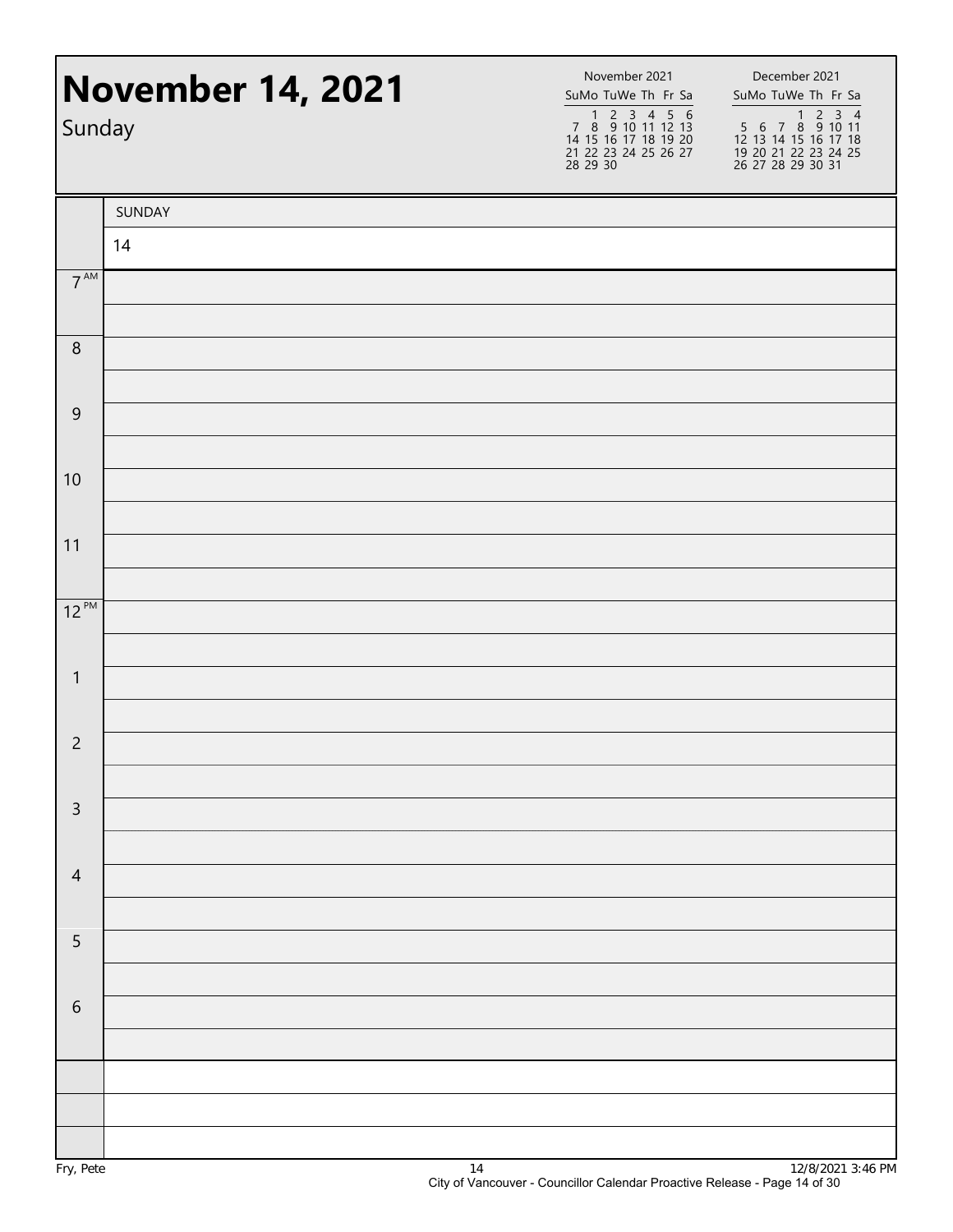| Monday          | <b>November 15, 2021</b>                                                                                                                       | November 2021<br>SuMo TuWe Th Fr Sa<br>1 2 3 4 5 6<br>7 8 9 10 11 12 13<br>14 15 16 17 18 19 20<br>21 22 23 24 25 26 27<br>28 29 30 | December 2021<br>SuMo TuWe Th Fr Sa<br>$5\overline{6}$ 7 $8\overline{9}$ 10 11<br>12 13 14 15 16 17 18<br>19 20 21 22 23 24 25<br>26 27 28 29 30 31 |
|-----------------|------------------------------------------------------------------------------------------------------------------------------------------------|-------------------------------------------------------------------------------------------------------------------------------------|-----------------------------------------------------------------------------------------------------------------------------------------------------|
|                 | <b>MONDAY</b>                                                                                                                                  |                                                                                                                                     |                                                                                                                                                     |
|                 | 15                                                                                                                                             |                                                                                                                                     |                                                                                                                                                     |
|                 | Submit Draft Motion for Staff Feedback by 5pm for Dec 7 Council (See Form Below) - Councillor's Meeting Calendar                               |                                                                                                                                     |                                                                                                                                                     |
| 7 <sup>AM</sup> |                                                                                                                                                |                                                                                                                                     |                                                                                                                                                     |
| 8               |                                                                                                                                                |                                                                                                                                     |                                                                                                                                                     |
| 9               |                                                                                                                                                |                                                                                                                                     |                                                                                                                                                     |
|                 | Cllr. Fry/Dr. Conway/VIDC - Follow up discussion; Webex; Fry, Pete                                                                             |                                                                                                                                     |                                                                                                                                                     |
| 10              | [EXT] Updated invitation: Council Caucus @ Weekly from 10am<br>to 12pm on Monday from Mon Oct 25 to Sun Dec 5 (PDT)<br>(pete.fry@vancouver.ca) | Invitation: Climate Caucus - Monday Conference Call @ Every 2 v<br>Zoom<br>Climate Leadership Caucus                                |                                                                                                                                                     |
| 11              | s.22(1)                                                                                                                                        |                                                                                                                                     | Ø I                                                                                                                                                 |
|                 | $\odot$ $\parallel$                                                                                                                            |                                                                                                                                     |                                                                                                                                                     |
| $12^{PM}$       | <b>Check w TRAC re motion</b>                                                                                                                  |                                                                                                                                     |                                                                                                                                                     |
|                 |                                                                                                                                                |                                                                                                                                     |                                                                                                                                                     |
| $\mathbf{1}$    | Staff/Council Briefing - November 15, 2021<br>Webex invite<br>Hildebrandt, Tina                                                                |                                                                                                                                     |                                                                                                                                                     |
| $\overline{c}$  |                                                                                                                                                |                                                                                                                                     |                                                                                                                                                     |
|                 | Interview Angelyna Mintz; will call                                                                                                            |                                                                                                                                     |                                                                                                                                                     |
| $\overline{3}$  |                                                                                                                                                |                                                                                                                                     |                                                                                                                                                     |
| $\overline{4}$  | <b>Priorities Discussion</b><br>Webex Online<br>Zaenker, Anita                                                                                 |                                                                                                                                     |                                                                                                                                                     |
| 5               |                                                                                                                                                |                                                                                                                                     |                                                                                                                                                     |
|                 |                                                                                                                                                |                                                                                                                                     |                                                                                                                                                     |
| 6               |                                                                                                                                                |                                                                                                                                     |                                                                                                                                                     |
|                 |                                                                                                                                                |                                                                                                                                     |                                                                                                                                                     |
|                 |                                                                                                                                                |                                                                                                                                     |                                                                                                                                                     |
|                 |                                                                                                                                                |                                                                                                                                     |                                                                                                                                                     |
|                 |                                                                                                                                                |                                                                                                                                     |                                                                                                                                                     |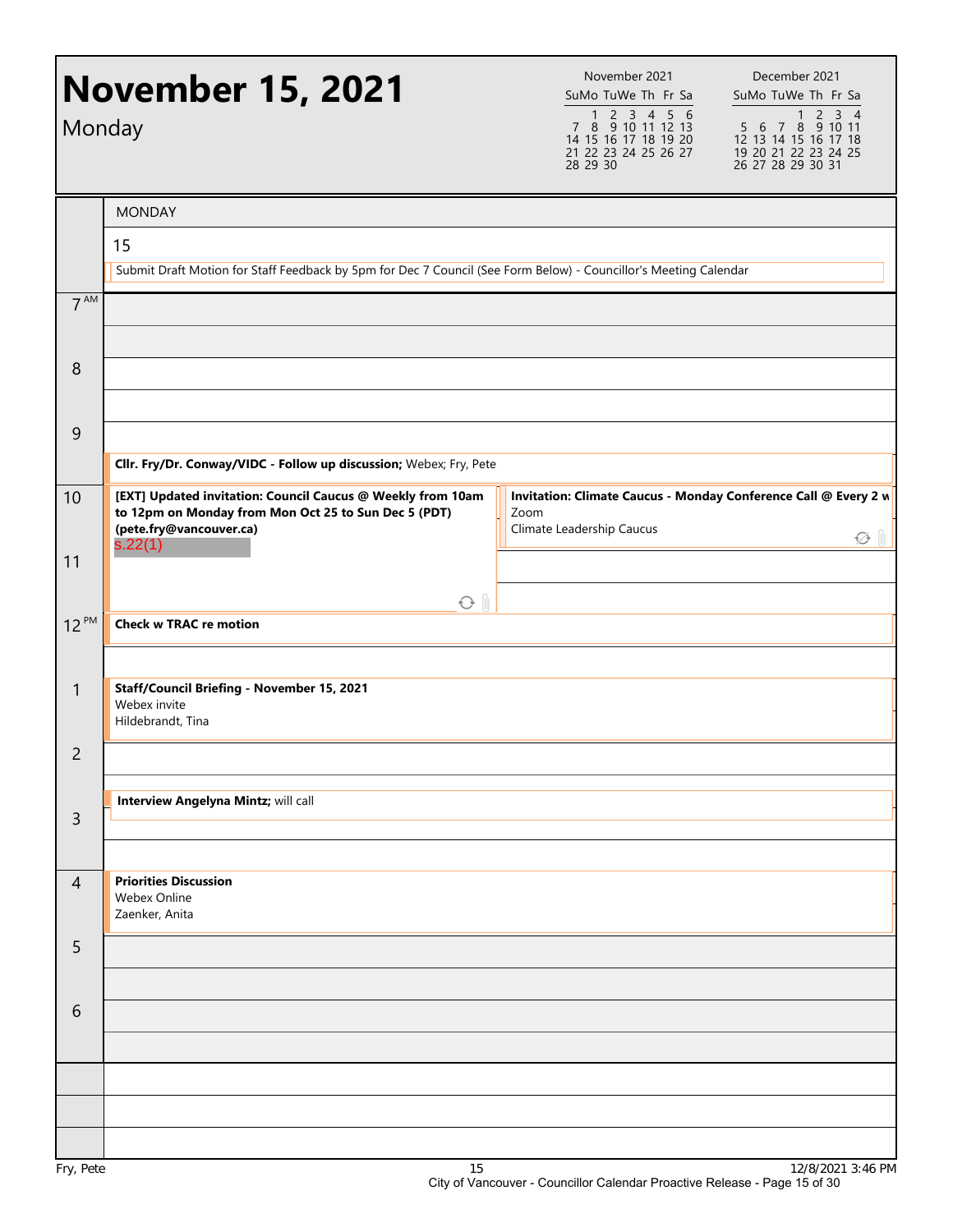| Tuesday         | <b>November 16, 2021</b>                                       | November 2021<br>December 2021<br>SuMo TuWe Th Fr Sa<br>SuMo TuWe Th Fr Sa<br>1 2 3 4 5 6<br>7 8 9 10 11 12 13<br>14 15 16 17 18 19 20<br>1 2 3 4<br>5 6 7 8 9 10 11<br>12 13 14 15 16 17 18<br>21 22 23 24 25 26 27<br>19 20 21 22 23 24 25<br>28 29 30<br>26 27 28 29 30 31 |
|-----------------|----------------------------------------------------------------|-------------------------------------------------------------------------------------------------------------------------------------------------------------------------------------------------------------------------------------------------------------------------------|
|                 | TUESDAY                                                        |                                                                                                                                                                                                                                                                               |
|                 | 16                                                             |                                                                                                                                                                                                                                                                               |
| 7 <sup>AM</sup> |                                                                |                                                                                                                                                                                                                                                                               |
| $\,8\,$         |                                                                |                                                                                                                                                                                                                                                                               |
| $\overline{9}$  | Council - November 16, 2021<br>Webex Online<br>Burke, Teresita |                                                                                                                                                                                                                                                                               |
| 10              |                                                                |                                                                                                                                                                                                                                                                               |
| 11              |                                                                |                                                                                                                                                                                                                                                                               |
| $12^{PM}$       |                                                                |                                                                                                                                                                                                                                                                               |
| $\mathbf{1}$    |                                                                | In Camera meeting - November 16, 2021<br>WebEx Online                                                                                                                                                                                                                         |
| $\overline{c}$  |                                                                | Swanston, Denise                                                                                                                                                                                                                                                              |
| $\overline{3}$  |                                                                |                                                                                                                                                                                                                                                                               |
| $\overline{4}$  |                                                                |                                                                                                                                                                                                                                                                               |
| 5               |                                                                |                                                                                                                                                                                                                                                                               |
| 6               | <b>Public Hearing</b><br>Hybrid<br>Yim, David                  |                                                                                                                                                                                                                                                                               |
|                 |                                                                |                                                                                                                                                                                                                                                                               |
| n.              | $\overline{1}$                                                 | 1210120212                                                                                                                                                                                                                                                                    |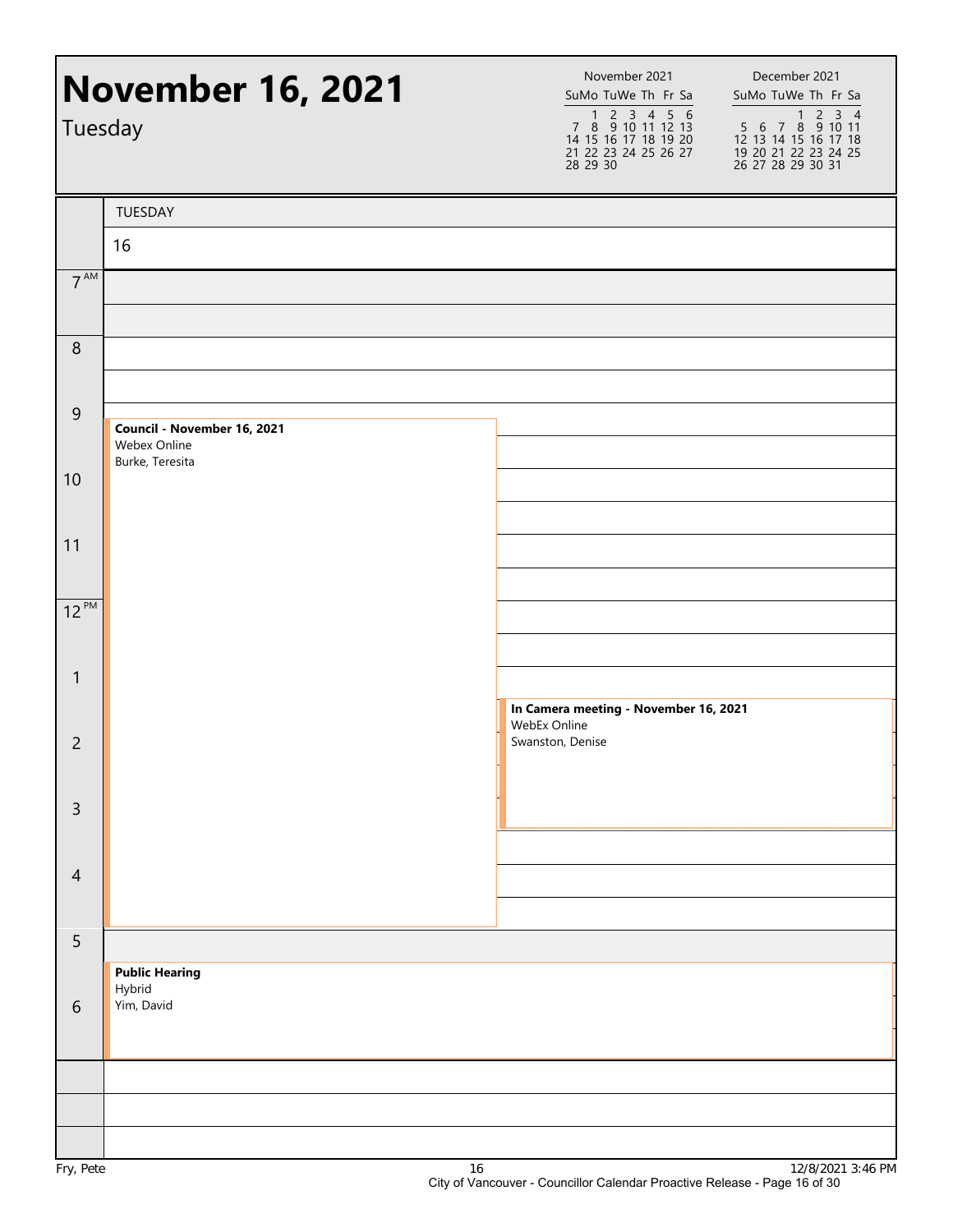|                 | <b>November 17, 2021</b><br>Wednesday                                                                         |                                                                                            | November 2021<br>SuMo TuWe Th Fr Sa<br>1 2 3 4 5 6<br>7 8 9 10 11 12 13<br>14 15 16 17 18 19 20<br>21 22 23 24 25 26 27<br>28 29 30 | December 2021<br>SuMo TuWe Th Fr Sa<br>1 2 3 4<br>5 6 7 8 9 10 11<br>12 13 14 15 16 17 18<br>19 20 21 22 23 24 25<br>26 27 28 29 30 31 |
|-----------------|---------------------------------------------------------------------------------------------------------------|--------------------------------------------------------------------------------------------|-------------------------------------------------------------------------------------------------------------------------------------|----------------------------------------------------------------------------------------------------------------------------------------|
|                 | WEDNESDAY                                                                                                     |                                                                                            |                                                                                                                                     |                                                                                                                                        |
|                 | 17                                                                                                            |                                                                                            |                                                                                                                                     |                                                                                                                                        |
|                 | REMINDER: Quotes for Info Bulletin (submit to Maria by 12pm on Thursday) (maria.pontikis@vancouver.ca)        |                                                                                            |                                                                                                                                     |                                                                                                                                        |
| 7 <sup>AM</sup> |                                                                                                               |                                                                                            |                                                                                                                                     |                                                                                                                                        |
| 8               |                                                                                                               |                                                                                            |                                                                                                                                     |                                                                                                                                        |
| $\overline{9}$  | <b>MV Zero Waste Committee Meeting</b><br>Zoom                                                                | <b>Standing Committee on Policy and</b><br><b>Strategic Priorities - November 17, 2021</b> |                                                                                                                                     |                                                                                                                                        |
| 10              |                                                                                                               | WebEx Online/City Hall<br>Fukushima, Brian                                                 |                                                                                                                                     | [EXTERNAL] NZWC - PDP Working Group<br>Conference Call (see details below) IF YOU H<br>National Zero Waste Council<br>€                |
| 11              |                                                                                                               |                                                                                            |                                                                                                                                     |                                                                                                                                        |
| $12^{PM}$       |                                                                                                               |                                                                                            |                                                                                                                                     |                                                                                                                                        |
| $\mathbf{1}$    |                                                                                                               |                                                                                            |                                                                                                                                     |                                                                                                                                        |
| $\overline{c}$  |                                                                                                               |                                                                                            |                                                                                                                                     |                                                                                                                                        |
| $\mathsf{3}$    |                                                                                                               |                                                                                            |                                                                                                                                     |                                                                                                                                        |
| $\overline{4}$  | <b>Vancouver City Planning Commission</b><br><b>Standing Committee - November 17,</b><br>2021<br>WebEx Online |                                                                                            |                                                                                                                                     |                                                                                                                                        |
| 5               | Denissenko, Ana                                                                                               |                                                                                            |                                                                                                                                     | CoV Briefing on 2022 Operating Budget<br>Webex; Chrysalyn Tolentino                                                                    |
| 6               |                                                                                                               |                                                                                            |                                                                                                                                     |                                                                                                                                        |
|                 |                                                                                                               |                                                                                            |                                                                                                                                     |                                                                                                                                        |
|                 |                                                                                                               |                                                                                            |                                                                                                                                     |                                                                                                                                        |
|                 |                                                                                                               |                                                                                            |                                                                                                                                     |                                                                                                                                        |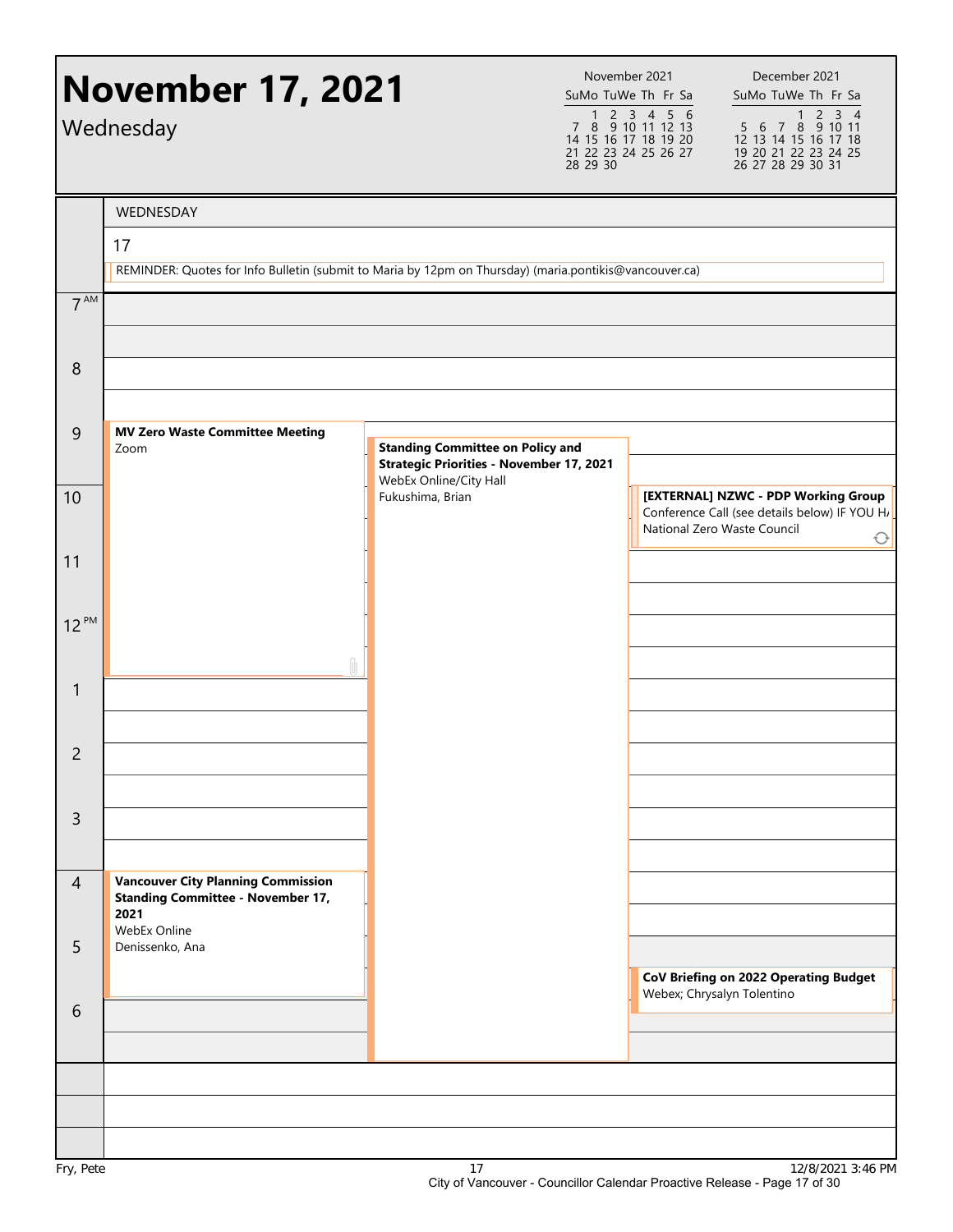|                 | <b>November 18, 2021</b><br>Thursday                         | November 2021<br>SuMo TuWe Th Fr Sa<br>1 2 3 4 5 6<br>7 8 9 10 11 12 13<br>14 15 16 17 18 19 20<br>21 22 23 24 25 26 27<br>28 29 30 | December 2021<br>SuMo TuWe Th Fr Sa<br>$1 \overline{2} \overline{3} \overline{4}$<br>5 6 7 8 9 10 11<br>12 13 14 15 16 17 18<br>19 20 21 22 23 24 25<br>26 27 28 29 30 31 |
|-----------------|--------------------------------------------------------------|-------------------------------------------------------------------------------------------------------------------------------------|---------------------------------------------------------------------------------------------------------------------------------------------------------------------------|
|                 | THURSDAY                                                     |                                                                                                                                     |                                                                                                                                                                           |
|                 | 18                                                           |                                                                                                                                     |                                                                                                                                                                           |
|                 | <b>HOLD UBCM</b>                                             |                                                                                                                                     | To Nov 19 $\Rightarrow$                                                                                                                                                   |
| 7 <sup>AM</sup> | <b>UBCM: Fairmont booking confirmation</b>                   |                                                                                                                                     |                                                                                                                                                                           |
|                 |                                                              |                                                                                                                                     |                                                                                                                                                                           |
| 8               |                                                              |                                                                                                                                     |                                                                                                                                                                           |
|                 |                                                              |                                                                                                                                     |                                                                                                                                                                           |
| $\overline{9}$  | Priorities Meeting; Webex Online (see below); Zaenker, Anita |                                                                                                                                     |                                                                                                                                                                           |
| 10              |                                                              |                                                                                                                                     |                                                                                                                                                                           |
|                 |                                                              |                                                                                                                                     |                                                                                                                                                                           |
| 11              |                                                              |                                                                                                                                     |                                                                                                                                                                           |
|                 | <b>Meet Marilyn in lobby</b>                                 |                                                                                                                                     |                                                                                                                                                                           |
| $12^{PM}$       | <b>UBCM Health and Social Development</b>                    |                                                                                                                                     |                                                                                                                                                                           |
| $\mathbf{1}$    |                                                              |                                                                                                                                     |                                                                                                                                                                           |
|                 |                                                              |                                                                                                                                     |                                                                                                                                                                           |
| $\overline{2}$  |                                                              |                                                                                                                                     |                                                                                                                                                                           |
|                 |                                                              |                                                                                                                                     |                                                                                                                                                                           |
| $\mathsf{3}$    |                                                              |                                                                                                                                     |                                                                                                                                                                           |
|                 |                                                              |                                                                                                                                     |                                                                                                                                                                           |
| $\overline{4}$  | <b>Confirmed: VPL Staff Recognition</b>                      |                                                                                                                                     |                                                                                                                                                                           |
|                 | Zoom (details below)<br>Chrysalyn Tolentino                  |                                                                                                                                     |                                                                                                                                                                           |
| 5               |                                                              |                                                                                                                                     |                                                                                                                                                                           |
|                 |                                                              | <b>Public Hearing</b>                                                                                                               |                                                                                                                                                                           |
| 6               |                                                              | Hybrid<br>Yim, David                                                                                                                |                                                                                                                                                                           |
|                 |                                                              |                                                                                                                                     |                                                                                                                                                                           |
|                 |                                                              |                                                                                                                                     |                                                                                                                                                                           |
|                 |                                                              |                                                                                                                                     |                                                                                                                                                                           |
| $Env$ $Dot$     | 10                                                           |                                                                                                                                     | $12/0/2021$ $2.14$ DN                                                                                                                                                     |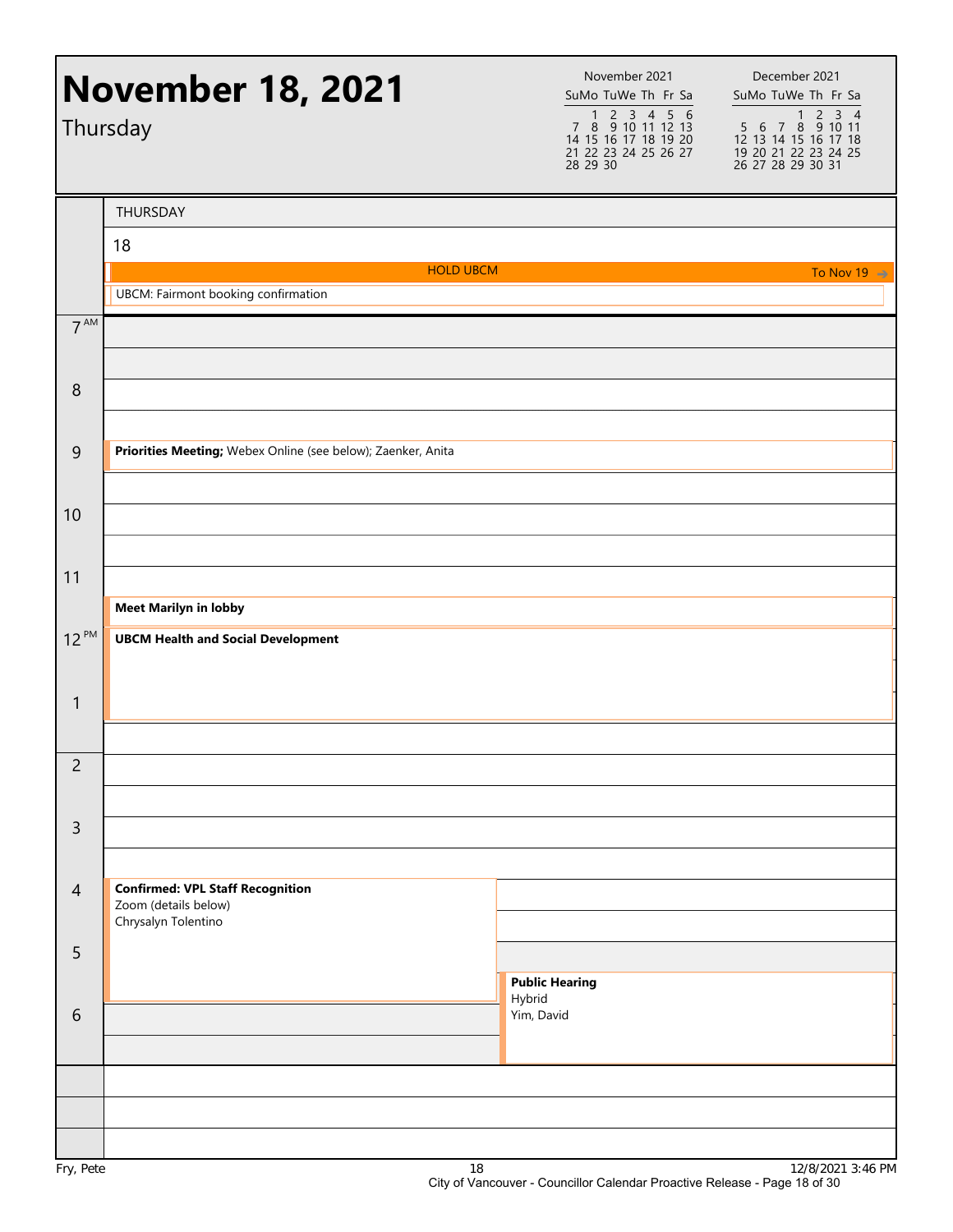| <b>November 19, 2021</b><br>Friday |                                | November 2021<br>SuMo TuWe Th Fr Sa<br>1 2 3 4 5 6<br>7 8 9 10 11 12 13<br>14 15 16 17 18 19 20<br>21 22 23 24 25 26 27<br>28 29 30 | December 2021<br>SuMo TuWe Th Fr Sa |
|------------------------------------|--------------------------------|-------------------------------------------------------------------------------------------------------------------------------------|-------------------------------------|
|                                    | <b>FRIDAY</b>                  |                                                                                                                                     |                                     |
|                                    | 19<br>$\leftarrow$ From Nov 18 | <b>HOLD UBCM</b>                                                                                                                    |                                     |
| $7^{\text{AM}}$                    |                                |                                                                                                                                     |                                     |
|                                    | <b>UBCM Executive meeting</b>  |                                                                                                                                     |                                     |
| $\,8\,$                            |                                |                                                                                                                                     |                                     |
|                                    |                                |                                                                                                                                     |                                     |
| $\overline{9}$                     |                                |                                                                                                                                     |                                     |
| 10                                 |                                |                                                                                                                                     |                                     |
|                                    |                                |                                                                                                                                     |                                     |
| 11                                 |                                |                                                                                                                                     |                                     |
| $12^{PM}$                          |                                |                                                                                                                                     |                                     |
|                                    |                                |                                                                                                                                     |                                     |
| $\mathbf{1}$                       | <b>HOLD UBCM LUNCH</b>         |                                                                                                                                     |                                     |
|                                    |                                | <b>SFC Liaison meeting; zoom</b>                                                                                                    |                                     |
| $\overline{2}$                     |                                |                                                                                                                                     |                                     |
| $\mathsf{3}$                       |                                |                                                                                                                                     |                                     |
|                                    |                                |                                                                                                                                     |                                     |
| $\overline{4}$                     |                                |                                                                                                                                     |                                     |
| 5                                  |                                |                                                                                                                                     |                                     |
|                                    |                                |                                                                                                                                     |                                     |
| 6                                  |                                |                                                                                                                                     |                                     |
|                                    |                                |                                                                                                                                     |                                     |
|                                    |                                |                                                                                                                                     |                                     |
|                                    |                                |                                                                                                                                     |                                     |
|                                    |                                |                                                                                                                                     |                                     |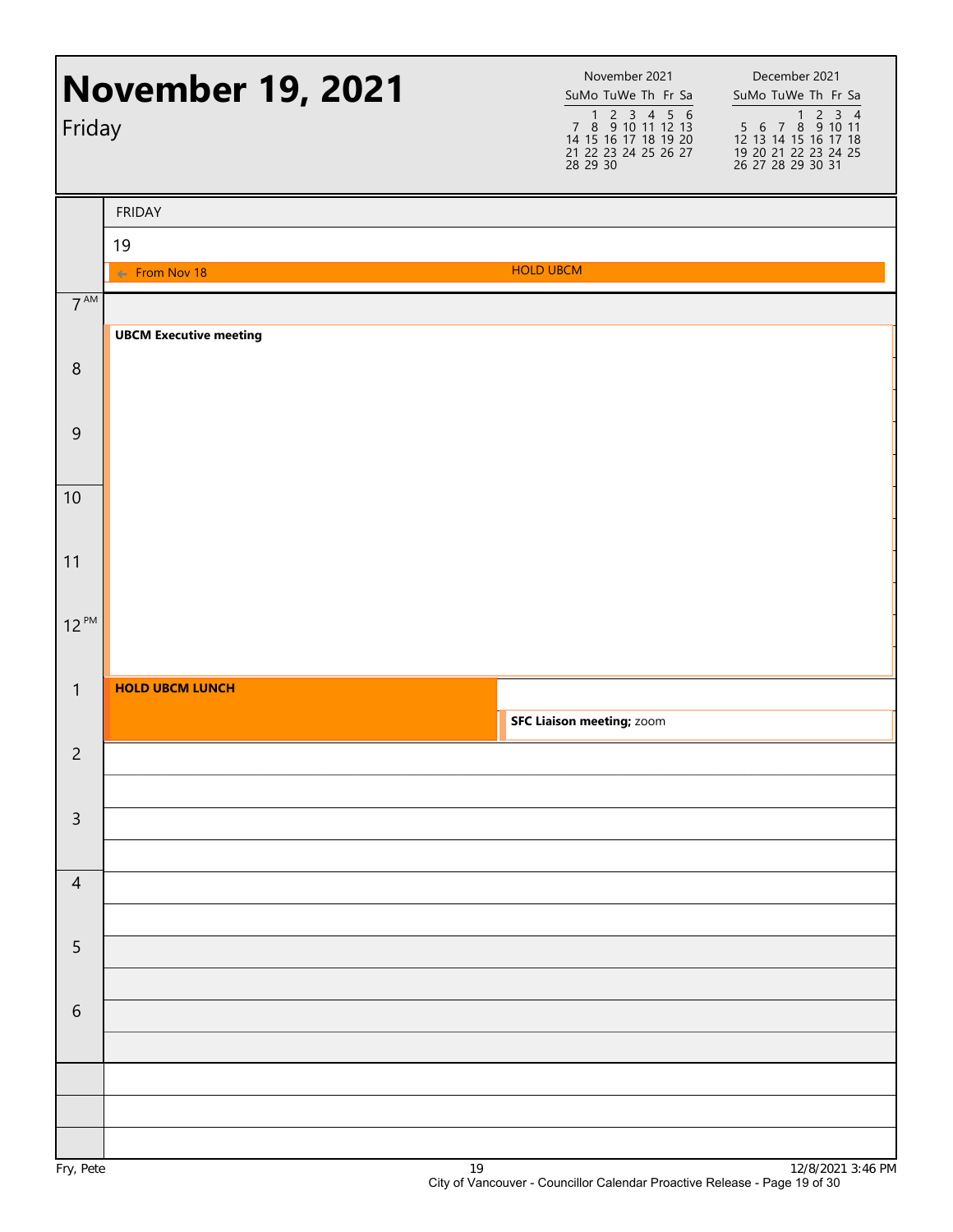|                 | <b>November 20, 2021</b><br>Saturday | November 2021<br>SuMo TuWe Th Fr Sa<br>1 2 3 4 5 6<br>7 8 9 10 11 12 13<br>14 15 16 17 18 19 20<br>21 22 23 24 25 26 27<br>28 29 30 | December 2021<br>SuMo TuWe Th Fr Sa<br>1 2 3 4<br>5 6 7 8 9 10 11<br>12 13 14 15 16 17 18<br>19 20 21 22 23 24 25<br>26 27 28 29 30 31 |
|-----------------|--------------------------------------|-------------------------------------------------------------------------------------------------------------------------------------|----------------------------------------------------------------------------------------------------------------------------------------|
|                 | SATURDAY                             |                                                                                                                                     |                                                                                                                                        |
|                 | 20                                   |                                                                                                                                     |                                                                                                                                        |
| 7 <sup>AM</sup> |                                      |                                                                                                                                     |                                                                                                                                        |
| $\,8\,$         |                                      |                                                                                                                                     |                                                                                                                                        |
| $\overline{9}$  |                                      |                                                                                                                                     |                                                                                                                                        |
| 10              |                                      |                                                                                                                                     |                                                                                                                                        |
| 11              |                                      |                                                                                                                                     |                                                                                                                                        |
| $12^{PM}$       |                                      |                                                                                                                                     |                                                                                                                                        |
| $\mathbf{1}$    |                                      |                                                                                                                                     |                                                                                                                                        |
| $\overline{c}$  |                                      |                                                                                                                                     |                                                                                                                                        |
| $\mathsf 3$     |                                      |                                                                                                                                     |                                                                                                                                        |
| $\overline{4}$  |                                      |                                                                                                                                     |                                                                                                                                        |
| $\overline{5}$  |                                      |                                                                                                                                     |                                                                                                                                        |
| $\sqrt{6}$      |                                      |                                                                                                                                     |                                                                                                                                        |
|                 |                                      |                                                                                                                                     |                                                                                                                                        |
|                 |                                      |                                                                                                                                     |                                                                                                                                        |
|                 |                                      |                                                                                                                                     |                                                                                                                                        |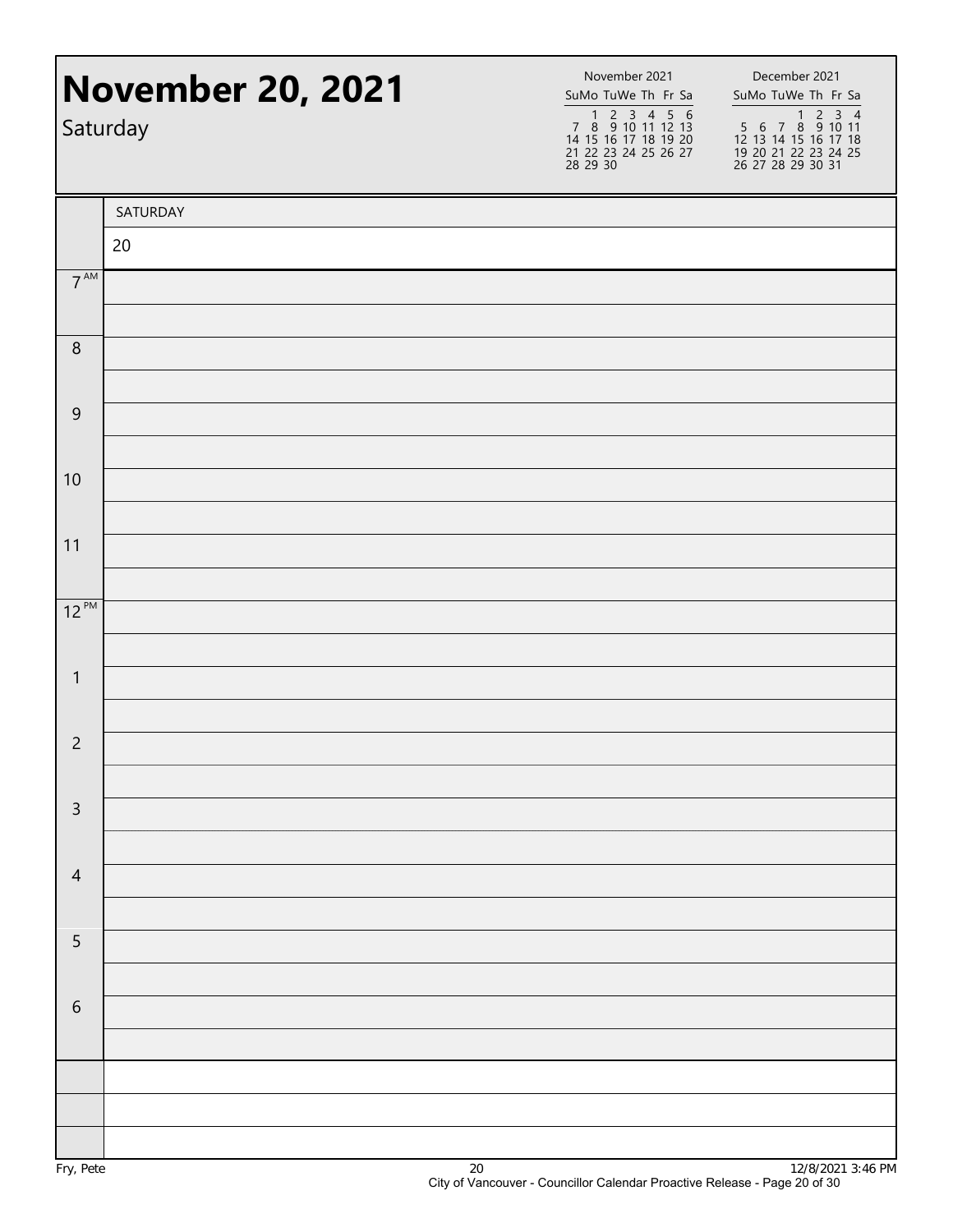| Sunday          | <b>November 21, 2021</b> | November 2021<br>SuMo TuWe Th Fr Sa<br>1 2 3 4 5 6<br>7 8 9 10 11 12 13<br>14 15 16 17 18 19 20<br>21 22 23 24 25 26 27<br>28 29 30 | December 2021<br>SuMo TuWe Th Fr Sa<br>1 2 3 4<br>5 6 7 8 9 10 11<br>12 13 14 15 16 17 18<br>19 20 21 22 23 24 25<br>26 27 28 29 30 31 |
|-----------------|--------------------------|-------------------------------------------------------------------------------------------------------------------------------------|----------------------------------------------------------------------------------------------------------------------------------------|
|                 | SUNDAY                   |                                                                                                                                     |                                                                                                                                        |
|                 | 21                       |                                                                                                                                     |                                                                                                                                        |
| $7^{\text{AM}}$ |                          |                                                                                                                                     |                                                                                                                                        |
| $\,8\,$         |                          |                                                                                                                                     |                                                                                                                                        |
| $\overline{9}$  |                          |                                                                                                                                     |                                                                                                                                        |
| 10              |                          |                                                                                                                                     |                                                                                                                                        |
| 11              |                          |                                                                                                                                     |                                                                                                                                        |
| $12^{PM}$       |                          |                                                                                                                                     |                                                                                                                                        |
| $\mathbf{1}$    |                          |                                                                                                                                     |                                                                                                                                        |
| $\overline{c}$  |                          |                                                                                                                                     |                                                                                                                                        |
| $\mathsf 3$     |                          |                                                                                                                                     |                                                                                                                                        |
| $\overline{4}$  |                          |                                                                                                                                     |                                                                                                                                        |
| 5               |                          |                                                                                                                                     |                                                                                                                                        |
| $\sqrt{6}$      |                          |                                                                                                                                     |                                                                                                                                        |
|                 |                          |                                                                                                                                     |                                                                                                                                        |
|                 |                          |                                                                                                                                     |                                                                                                                                        |
|                 |                          |                                                                                                                                     |                                                                                                                                        |
|                 |                          |                                                                                                                                     |                                                                                                                                        |
|                 |                          |                                                                                                                                     |                                                                                                                                        |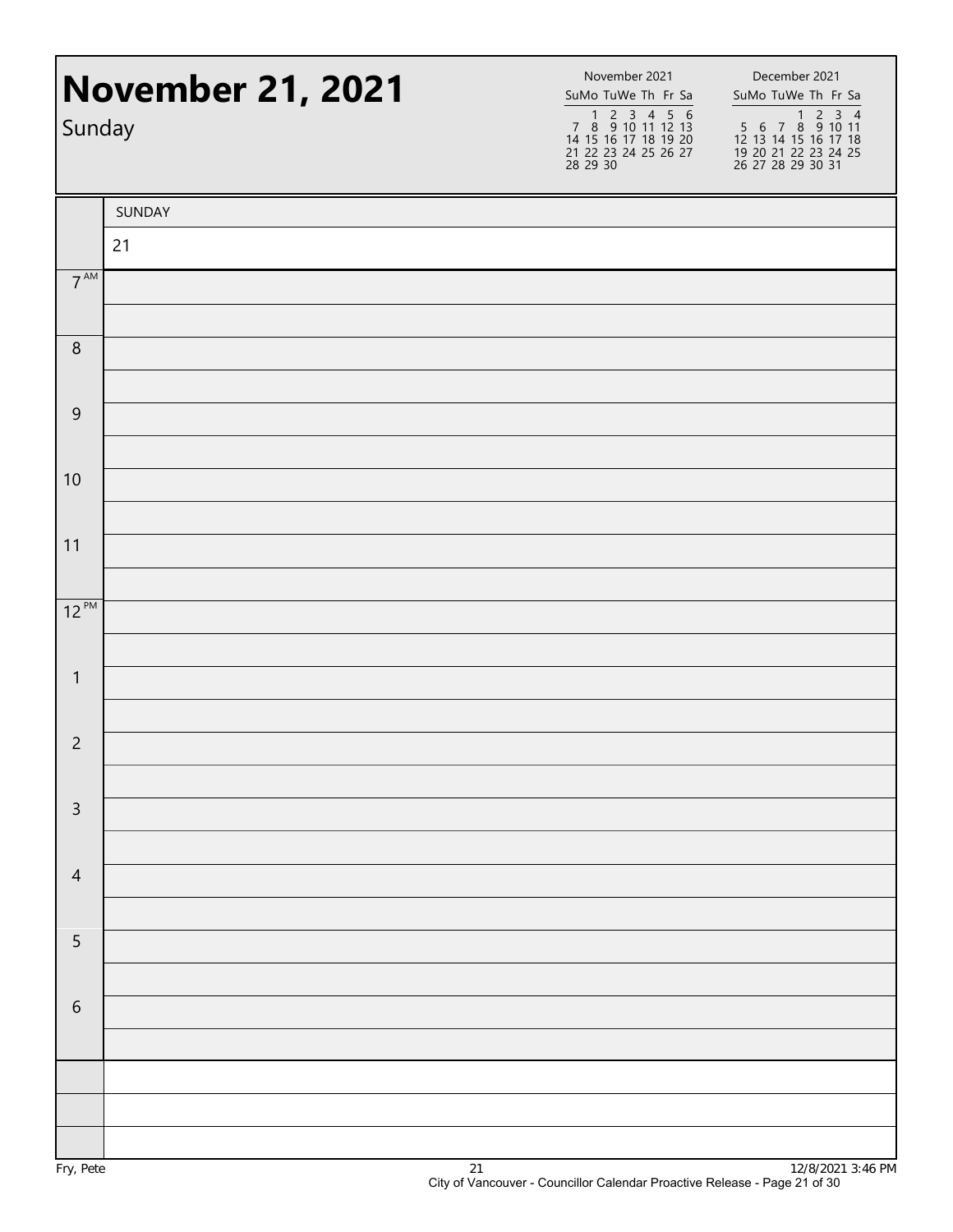|                       | <b>November 22, 2021</b><br>Monday                                                                                                                        | November 2021<br>SuMo TuWe Th Fr Sa<br>1 2 3 4 5 6<br>7 8 9 10 11 12 13<br>14 15 16 17 18 19 20<br>21 22 23 24 25 26 27<br>28 29 30 | December 2021<br>SuMo TuWe Th Fr Sa<br>$\frac{1}{5}$ 6 7 8 9 10 11<br>12 13 14 15 16 17 18<br>19 20 21 22 23 24 25<br>26 27 28 29 30 31 |
|-----------------------|-----------------------------------------------------------------------------------------------------------------------------------------------------------|-------------------------------------------------------------------------------------------------------------------------------------|-----------------------------------------------------------------------------------------------------------------------------------------|
|                       | <b>MONDAY</b>                                                                                                                                             |                                                                                                                                     |                                                                                                                                         |
|                       | 22                                                                                                                                                        |                                                                                                                                     |                                                                                                                                         |
|                       | PLEASE RESTART COMPUTER TODAY: To Prepare for Tomorrow's Council Meeting                                                                                  |                                                                                                                                     | $\bigcirc$                                                                                                                              |
| 7 <sup>AM</sup>       |                                                                                                                                                           |                                                                                                                                     |                                                                                                                                         |
| 8                     |                                                                                                                                                           |                                                                                                                                     |                                                                                                                                         |
| 9                     |                                                                                                                                                           |                                                                                                                                     |                                                                                                                                         |
| 10                    | [EXT] Updated invitation: Council Caucus @ Weekly from 10am<br>to 12pm on Monday from Mon Oct 25 to Sun Dec 5 (PDT)<br>(pete.fry@vancouver.ca)<br>s.22(1) | <b>Korean Community Cntre Kimchi</b>                                                                                                |                                                                                                                                         |
| 11                    |                                                                                                                                                           |                                                                                                                                     |                                                                                                                                         |
| $12^{PM}$             | $O$ $\parallel$                                                                                                                                           |                                                                                                                                     |                                                                                                                                         |
|                       |                                                                                                                                                           |                                                                                                                                     |                                                                                                                                         |
| $\mathbf{1}$          | Staff/Council Briefing - November 22, 2021<br>Webex Invite<br>Hildebrandt, Tina                                                                           |                                                                                                                                     |                                                                                                                                         |
| $\overline{c}$        |                                                                                                                                                           |                                                                                                                                     |                                                                                                                                         |
| $\overline{3}$        |                                                                                                                                                           |                                                                                                                                     |                                                                                                                                         |
|                       | <b>Chinatown Graffiti Discussion</b><br>WebEx - Please see below ; Kirby-Yung, Sarah                                                                      |                                                                                                                                     |                                                                                                                                         |
| $\overline{4}$        | <b>Priorities Discussion</b><br>Webex Online; Zaenker, Anita                                                                                              |                                                                                                                                     | 0                                                                                                                                       |
| 5                     |                                                                                                                                                           |                                                                                                                                     |                                                                                                                                         |
| 6                     |                                                                                                                                                           |                                                                                                                                     |                                                                                                                                         |
|                       |                                                                                                                                                           |                                                                                                                                     |                                                                                                                                         |
|                       |                                                                                                                                                           |                                                                                                                                     |                                                                                                                                         |
|                       |                                                                                                                                                           |                                                                                                                                     |                                                                                                                                         |
| D <sub>0</sub><br>г., | $\Omega$                                                                                                                                                  |                                                                                                                                     | 10/0/0001 0.44 DM                                                                                                                       |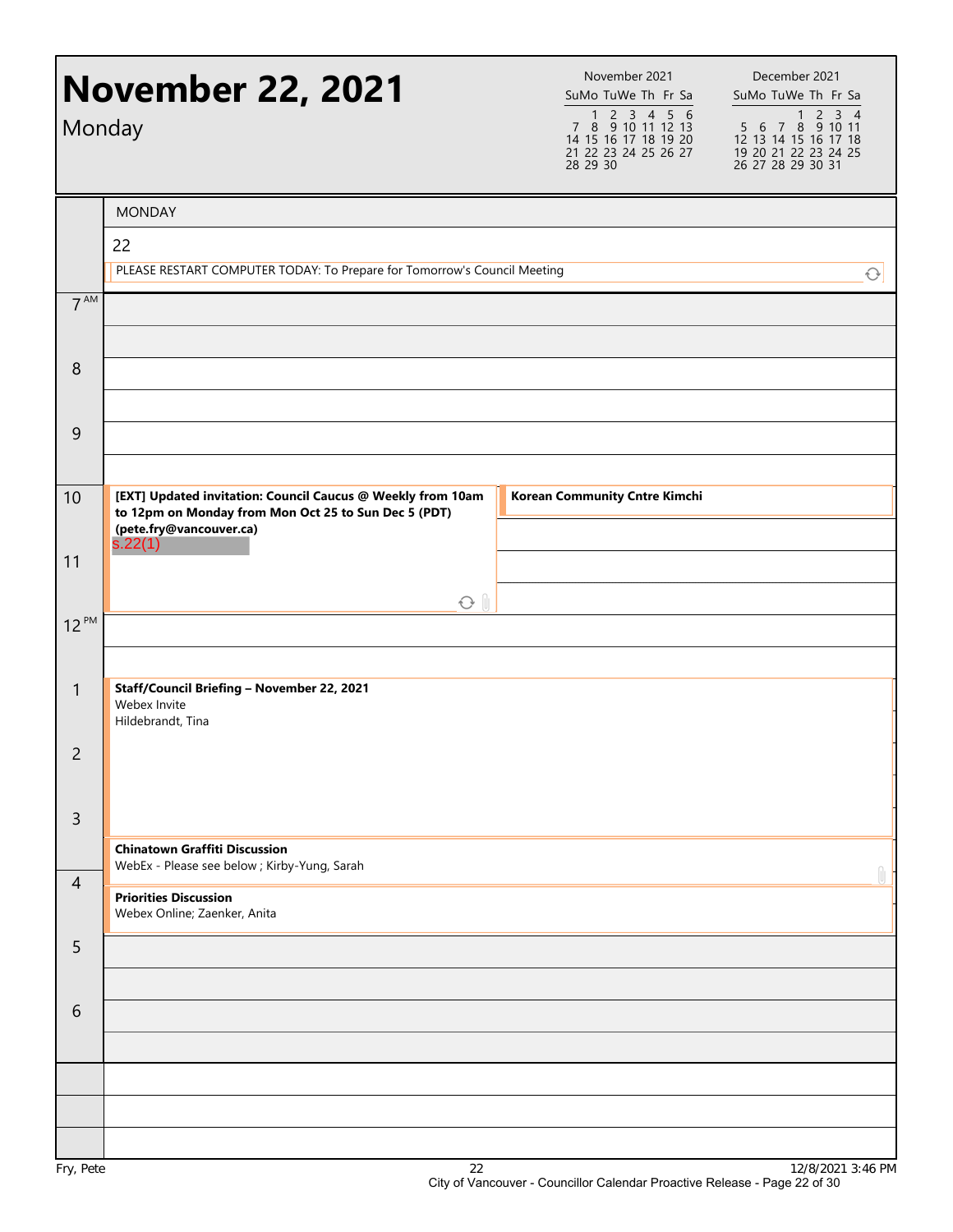|                 | <b>November 23, 2021</b><br>Tuesday                                                                        | November 2021<br>SuMo TuWe Th Fr Sa<br>1 2 3 4 5 6<br>7 8 9 10 11 12 13<br>14 15 16 17 18 19 20<br>21 22 23 24 25 26 27<br>28 29 30 | December 2021<br>SuMo TuWe Th Fr Sa<br>1 2 3 4<br>5 6 7 8 9 10 11<br>12 13 14 15 16 17 18<br>19 20 21 22 23 24 25<br>26 27 28 29 30 31 |
|-----------------|------------------------------------------------------------------------------------------------------------|-------------------------------------------------------------------------------------------------------------------------------------|----------------------------------------------------------------------------------------------------------------------------------------|
|                 | TUESDAY                                                                                                    |                                                                                                                                     |                                                                                                                                        |
|                 | 23                                                                                                         |                                                                                                                                     |                                                                                                                                        |
| $7^{\text{AM}}$ |                                                                                                            |                                                                                                                                     |                                                                                                                                        |
| 8               |                                                                                                            |                                                                                                                                     |                                                                                                                                        |
| $\overline{9}$  |                                                                                                            |                                                                                                                                     |                                                                                                                                        |
|                 | <b>Special Council (Business Licence Hearing)</b><br>Council Chamber/Webex                                 |                                                                                                                                     |                                                                                                                                        |
| 10              | Hildebrandt, Tina                                                                                          |                                                                                                                                     |                                                                                                                                        |
| 11              |                                                                                                            |                                                                                                                                     |                                                                                                                                        |
|                 |                                                                                                            | GVBOT: State of the City Address with Mayor Kennedy Stewart<br>Fairmont Waterfront - Waterfront Ballroom                            |                                                                                                                                        |
| $12^{PM}$       |                                                                                                            |                                                                                                                                     |                                                                                                                                        |
| $\mathbf{1}$    |                                                                                                            |                                                                                                                                     |                                                                                                                                        |
| $\overline{c}$  |                                                                                                            |                                                                                                                                     |                                                                                                                                        |
|                 | <b>Special Council meeting - Vancouver Plan</b><br>WebEx Online                                            |                                                                                                                                     |                                                                                                                                        |
| $\overline{3}$  | Swanston, Denise                                                                                           |                                                                                                                                     |                                                                                                                                        |
| $\overline{4}$  |                                                                                                            |                                                                                                                                     |                                                                                                                                        |
| 5               |                                                                                                            |                                                                                                                                     |                                                                                                                                        |
| $6\,$           | Public Hearing - November 23, 2021 (reconvening from November 16, 2021)<br>WebEx Online<br>Kennett, Bonnie |                                                                                                                                     |                                                                                                                                        |
|                 |                                                                                                            |                                                                                                                                     |                                                                                                                                        |
|                 |                                                                                                            |                                                                                                                                     |                                                                                                                                        |
|                 |                                                                                                            |                                                                                                                                     |                                                                                                                                        |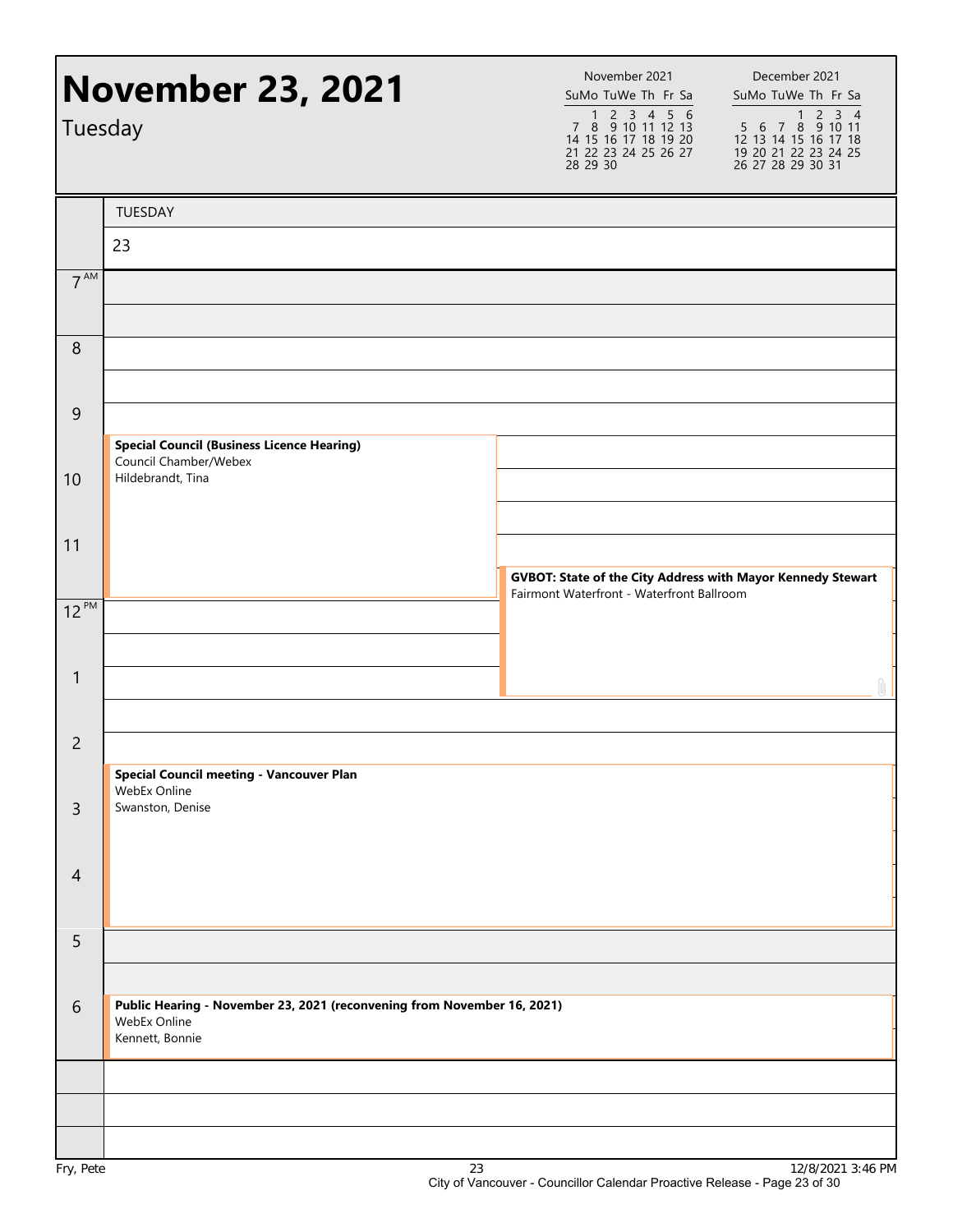|                 | <b>November 24, 2021</b><br>Wednesday                                                                                                                   | November 2021<br>SuMo TuWe Th Fr Sa<br>1 2 3 4 5 6<br>7 8 9 10 11 12 13<br>14 15 16 17 18 19 20<br>21 22 23 24 25 26 27<br>28 29 30 | December 2021<br>SuMo TuWe Th Fr Sa<br>$2 \t3 \t4$<br>$\mathbf{1}$<br>5 6 7 8 9 10 11<br>12 13 14 15 16 17 18<br>19 20 21 22 23 24 25<br>26 27 28 29 30 31 |
|-----------------|---------------------------------------------------------------------------------------------------------------------------------------------------------|-------------------------------------------------------------------------------------------------------------------------------------|------------------------------------------------------------------------------------------------------------------------------------------------------------|
|                 | WEDNESDAY                                                                                                                                               |                                                                                                                                     |                                                                                                                                                            |
|                 | 24                                                                                                                                                      |                                                                                                                                     |                                                                                                                                                            |
| 7 <sup>AM</sup> |                                                                                                                                                         |                                                                                                                                     |                                                                                                                                                            |
|                 |                                                                                                                                                         |                                                                                                                                     |                                                                                                                                                            |
| 8               |                                                                                                                                                         |                                                                                                                                     |                                                                                                                                                            |
|                 |                                                                                                                                                         |                                                                                                                                     |                                                                                                                                                            |
| 9               |                                                                                                                                                         |                                                                                                                                     |                                                                                                                                                            |
|                 |                                                                                                                                                         |                                                                                                                                     |                                                                                                                                                            |
| 10              |                                                                                                                                                         |                                                                                                                                     |                                                                                                                                                            |
|                 |                                                                                                                                                         |                                                                                                                                     |                                                                                                                                                            |
| 11              | <b>Call Duprey</b>                                                                                                                                      |                                                                                                                                     |                                                                                                                                                            |
|                 |                                                                                                                                                         |                                                                                                                                     |                                                                                                                                                            |
| $12^{PM}$       | CIr Fry/Paul - Auditor General Office; Webex; Mochrie, Paul                                                                                             |                                                                                                                                     |                                                                                                                                                            |
|                 |                                                                                                                                                         |                                                                                                                                     |                                                                                                                                                            |
| $\mathbf{1}$    | [EXT] Invitation: 396 SW Marine Drive Discussion @ Wed Nov 24, 2021 1pm - 1:30pm (PST) (pete.fry@vancouver.ca); Join Zoom M                             |                                                                                                                                     |                                                                                                                                                            |
|                 |                                                                                                                                                         |                                                                                                                                     |                                                                                                                                                            |
| 2               |                                                                                                                                                         |                                                                                                                                     |                                                                                                                                                            |
|                 |                                                                                                                                                         |                                                                                                                                     |                                                                                                                                                            |
| $\overline{3}$  | [EXT] VSB-COV Joint Elected Officials Planning and Facilities Committee Meeting<br>Room 110, Vancouver Education Centre (1580 West Broadway, Vancouver) |                                                                                                                                     |                                                                                                                                                            |
|                 | Maggie Yuen                                                                                                                                             |                                                                                                                                     |                                                                                                                                                            |
| $\overline{4}$  |                                                                                                                                                         |                                                                                                                                     |                                                                                                                                                            |
| 5               |                                                                                                                                                         |                                                                                                                                     | 0                                                                                                                                                          |
|                 |                                                                                                                                                         |                                                                                                                                     |                                                                                                                                                            |
| 6               |                                                                                                                                                         |                                                                                                                                     |                                                                                                                                                            |
|                 | Jewish Family Services - 85th; Heritage Hall                                                                                                            |                                                                                                                                     |                                                                                                                                                            |
|                 | 8:30pm - 9:00pm GPC MtPleasant CC                                                                                                                       |                                                                                                                                     | $\blacktriangledown$                                                                                                                                       |
|                 |                                                                                                                                                         |                                                                                                                                     |                                                                                                                                                            |
|                 |                                                                                                                                                         |                                                                                                                                     |                                                                                                                                                            |
| Fry, Pete       | 24                                                                                                                                                      |                                                                                                                                     | 12/8/2021 3:46 PM                                                                                                                                          |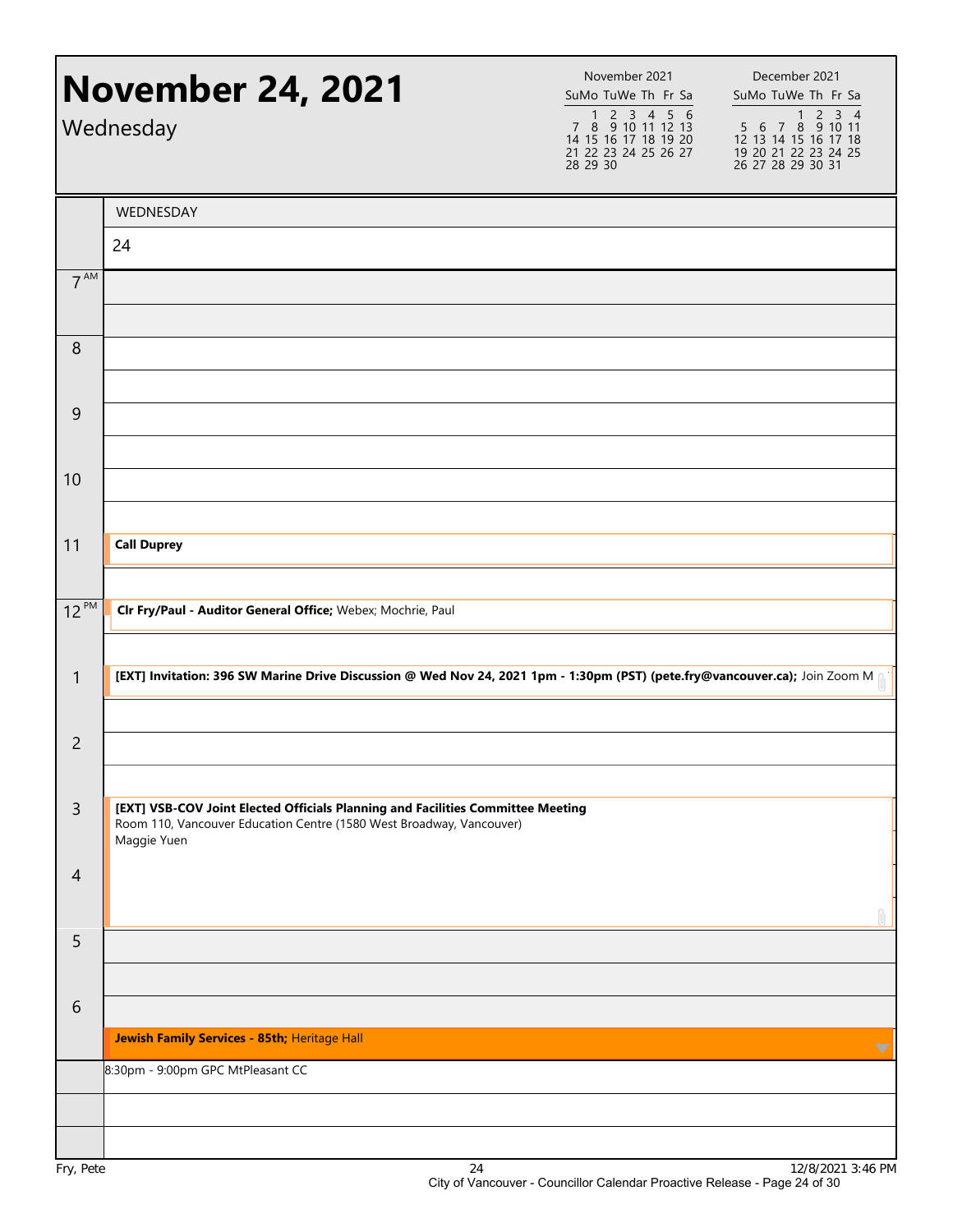|                 | <b>November 25, 2021</b><br>Thursday                                                                                         | November 2021<br>SuMo TuWe Th Fr Sa<br>1 2 3 4 5 6<br>7 8 9 10 11 12 13<br>14 15 16 17 18 19 20<br>21 22 23 24 25 26 27<br>28 29 30 | December 2021<br>SuMo TuWe Th Fr Sa<br>1 2 3 4<br>5 6 7 8 9 10 11<br>12 13 14 15 16 17 18<br>19 20 21 22 23 24 25<br>26 27 28 29 30 31 |  |
|-----------------|------------------------------------------------------------------------------------------------------------------------------|-------------------------------------------------------------------------------------------------------------------------------------|----------------------------------------------------------------------------------------------------------------------------------------|--|
|                 | THURSDAY                                                                                                                     |                                                                                                                                     |                                                                                                                                        |  |
|                 | 25                                                                                                                           |                                                                                                                                     |                                                                                                                                        |  |
| 7 <sup>AM</sup> |                                                                                                                              |                                                                                                                                     |                                                                                                                                        |  |
|                 |                                                                                                                              |                                                                                                                                     |                                                                                                                                        |  |
| 8               |                                                                                                                              |                                                                                                                                     |                                                                                                                                        |  |
|                 |                                                                                                                              |                                                                                                                                     |                                                                                                                                        |  |
| $\overline{9}$  |                                                                                                                              |                                                                                                                                     |                                                                                                                                        |  |
|                 | Cllr.Fry/Lon/Scott - Public Bike Share; Webex; Fry, Pete                                                                     |                                                                                                                                     |                                                                                                                                        |  |
| 10              |                                                                                                                              |                                                                                                                                     |                                                                                                                                        |  |
|                 |                                                                                                                              |                                                                                                                                     |                                                                                                                                        |  |
| 11              | Winter Invictus Games Bid; Webex; Wiebe, Michael                                                                             |                                                                                                                                     |                                                                                                                                        |  |
|                 | <b>GVBOT: State of the Port Address</b><br>Virtual - link below or go directly on GVBOT site                                 |                                                                                                                                     |                                                                                                                                        |  |
| $12^{PM}$       |                                                                                                                              |                                                                                                                                     |                                                                                                                                        |  |
| $\mathbf{1}$    |                                                                                                                              | <b>Metro Directors' Agenda Review Meeting</b>                                                                                       |                                                                                                                                        |  |
|                 |                                                                                                                              | Webex - Details Below<br>Carr, Adriane                                                                                              |                                                                                                                                        |  |
| $\overline{c}$  | [EXT] Invitation: Green Party x Westbank Quarterly Update @ Thu Nov 25, 2021 2pm - 2:30pm (PST) (pete.fry@vancouver.ca); san |                                                                                                                                     | €                                                                                                                                      |  |
|                 |                                                                                                                              |                                                                                                                                     |                                                                                                                                        |  |
| $\overline{3}$  | <b>JOINT GREEN MEETINGS</b><br>TBD                                                                                           |                                                                                                                                     |                                                                                                                                        |  |
|                 | Fry, Pete                                                                                                                    |                                                                                                                                     | ∅                                                                                                                                      |  |
| $\overline{4}$  |                                                                                                                              |                                                                                                                                     |                                                                                                                                        |  |
|                 |                                                                                                                              |                                                                                                                                     |                                                                                                                                        |  |
| 5               |                                                                                                                              |                                                                                                                                     |                                                                                                                                        |  |
|                 | Public Hearing - November 25, 2021 (reconvening from November 18, 2021)<br>Webex Online                                      |                                                                                                                                     |                                                                                                                                        |  |
| 6               | Yim, David                                                                                                                   |                                                                                                                                     |                                                                                                                                        |  |
|                 |                                                                                                                              |                                                                                                                                     |                                                                                                                                        |  |
|                 |                                                                                                                              |                                                                                                                                     |                                                                                                                                        |  |
|                 |                                                                                                                              |                                                                                                                                     |                                                                                                                                        |  |
|                 |                                                                                                                              |                                                                                                                                     |                                                                                                                                        |  |
| Fry, Pete       | 25                                                                                                                           |                                                                                                                                     | 12/8/2021 3:46 PM                                                                                                                      |  |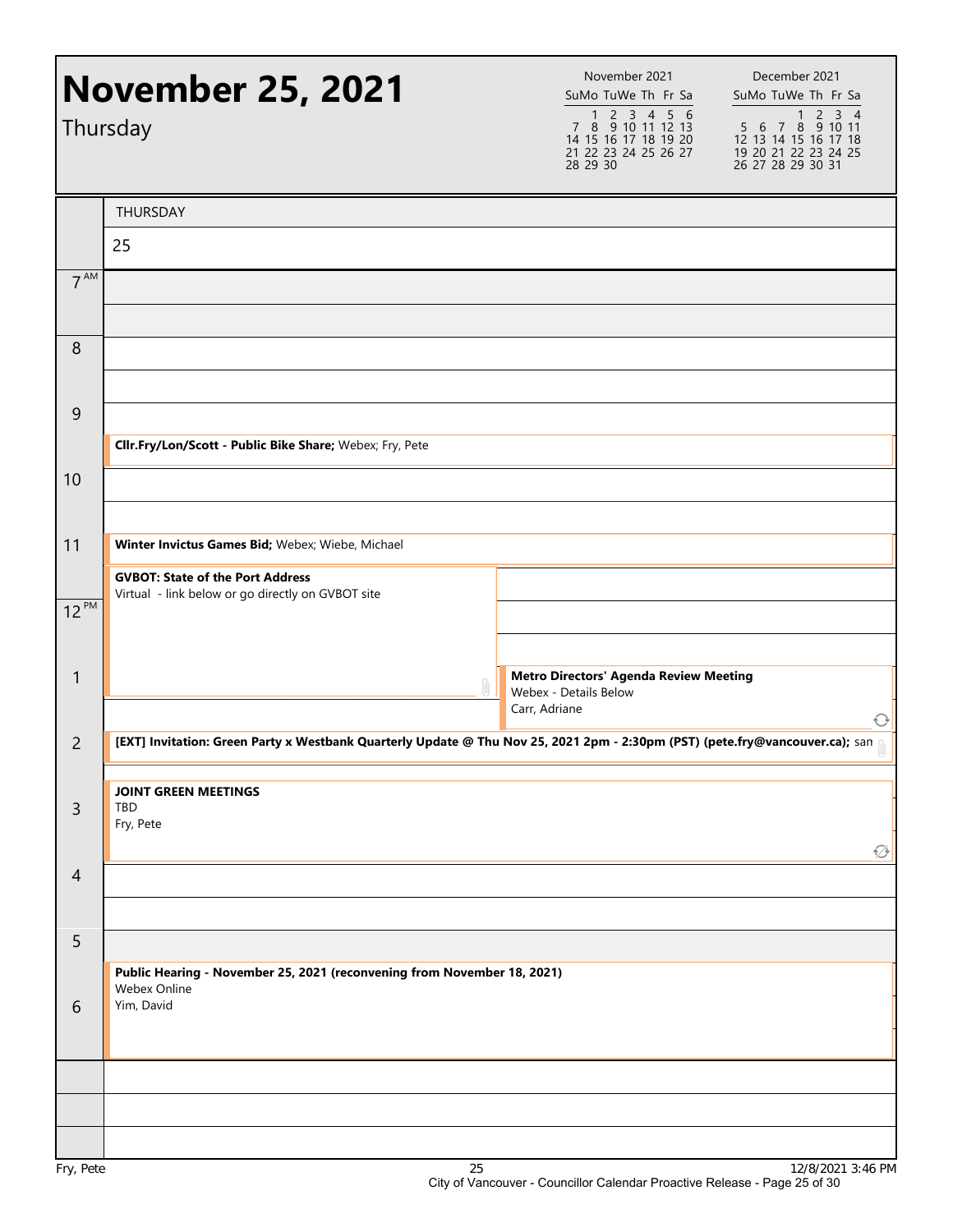| Friday           | <b>November 26, 2021</b>                                                         | November 2021<br>SuMo TuWe Th Fr Sa<br>$1 2 3 4 5 6$<br>7 8 9 10 11 12 13<br>14 15 16 17 18 19 20<br>21 22 23 24 25 26 27<br>28 29 30 | December 2021<br>SuMo TuWe Th Fr Sa<br>1 2 3 4<br>5 6 7 8 9 10 11<br>12 13 14 15 16 17 18<br>19 20 21 22 23 24 25<br>26 27 28 29 30 31 |
|------------------|----------------------------------------------------------------------------------|---------------------------------------------------------------------------------------------------------------------------------------|----------------------------------------------------------------------------------------------------------------------------------------|
|                  | <b>FRIDAY</b>                                                                    |                                                                                                                                       |                                                                                                                                        |
|                  | 26                                                                               |                                                                                                                                       |                                                                                                                                        |
| 7 <sup>AM</sup>  |                                                                                  |                                                                                                                                       |                                                                                                                                        |
| $\boldsymbol{8}$ |                                                                                  |                                                                                                                                       |                                                                                                                                        |
| $\overline{9}$   | FYI only: November 26, 2021 MV Board Inaugural Meeting<br>Zoom - Mayor attending |                                                                                                                                       |                                                                                                                                        |
| 10               |                                                                                  |                                                                                                                                       |                                                                                                                                        |
| 11               |                                                                                  |                                                                                                                                       |                                                                                                                                        |
| $12^{PM}$        |                                                                                  |                                                                                                                                       |                                                                                                                                        |
| $\mathbf{1}$     |                                                                                  | Auditor General Committee - November 26, 2021<br>WebEx/City Hall<br>Dragnea, Irina                                                    |                                                                                                                                        |
| $\overline{c}$   |                                                                                  |                                                                                                                                       |                                                                                                                                        |
| $\mathsf{3}$     | <b>Priorities Meeting</b><br>Webex Online (see below); Zaenker, Anita            |                                                                                                                                       |                                                                                                                                        |
|                  | <b>Call Rita ZW</b>                                                              |                                                                                                                                       |                                                                                                                                        |
| $\overline{4}$   |                                                                                  |                                                                                                                                       |                                                                                                                                        |
| 5                |                                                                                  |                                                                                                                                       |                                                                                                                                        |
| 6                |                                                                                  |                                                                                                                                       |                                                                                                                                        |
|                  |                                                                                  |                                                                                                                                       |                                                                                                                                        |
|                  |                                                                                  |                                                                                                                                       |                                                                                                                                        |
|                  |                                                                                  |                                                                                                                                       |                                                                                                                                        |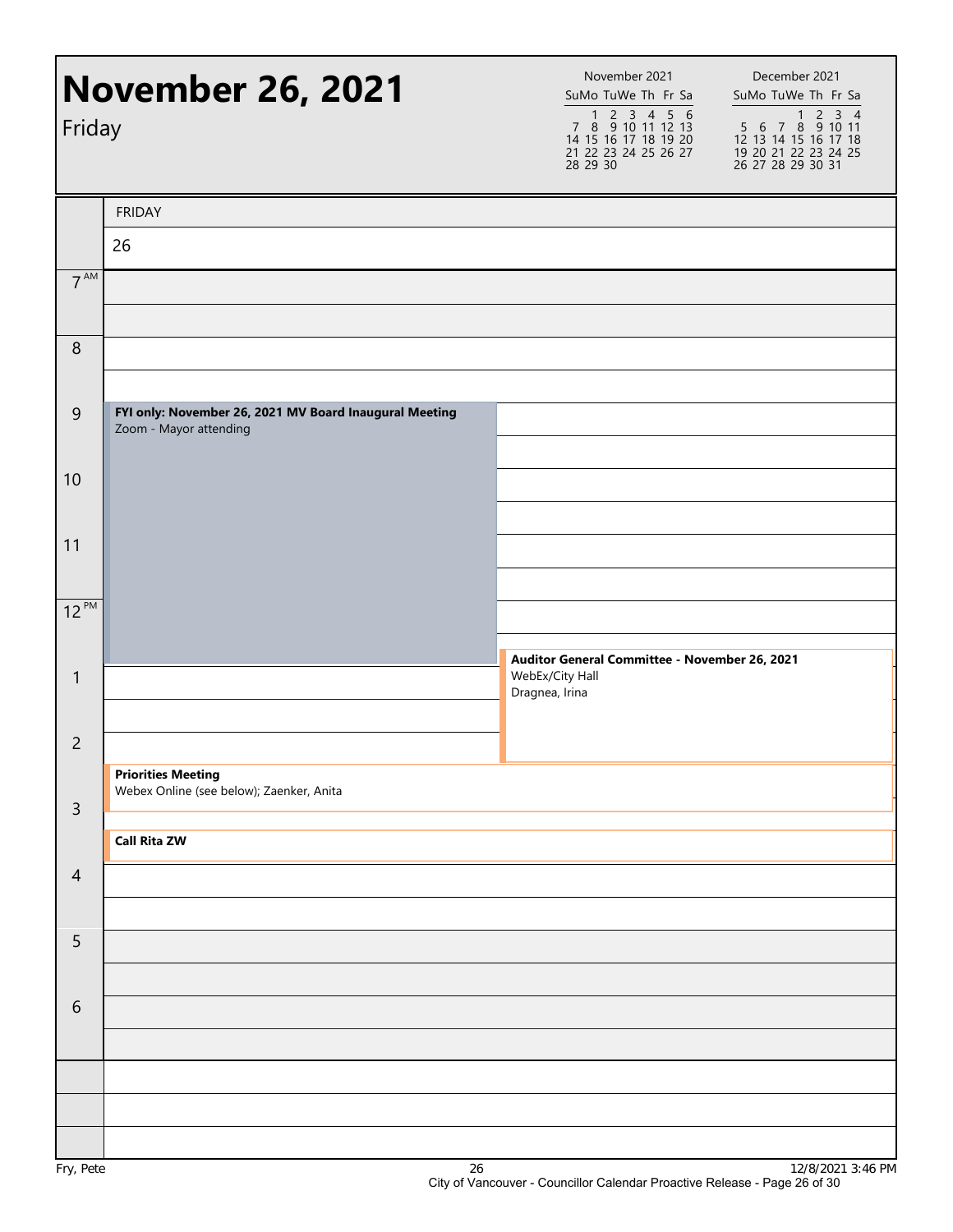| <b>November 27, 2021</b><br>Saturday |                                       | November 2021<br>SuMo TuWe Th Fr Sa<br>1 2 3 4 5 6<br>7 8 9 10 11 12 13<br>14 15 16 17 18 19 20<br>21 22 23 24 25 26 27<br>28 29 30 | December 2021<br>SuMo TuWe Th Fr Sa<br>1 2 3 4<br>5 6 7 8 9 10 11<br>12 13 14 15 16 17 18<br>19 20 21 22 23 24 25<br>26 27 28 29 30 31 |
|--------------------------------------|---------------------------------------|-------------------------------------------------------------------------------------------------------------------------------------|----------------------------------------------------------------------------------------------------------------------------------------|
|                                      | SATURDAY                              |                                                                                                                                     |                                                                                                                                        |
|                                      | 27                                    |                                                                                                                                     |                                                                                                                                        |
| $7^{\text{AM}}$                      |                                       |                                                                                                                                     |                                                                                                                                        |
| $\,8\,$                              |                                       |                                                                                                                                     |                                                                                                                                        |
| $\boldsymbol{9}$                     |                                       |                                                                                                                                     |                                                                                                                                        |
| 10                                   |                                       |                                                                                                                                     |                                                                                                                                        |
| 11                                   |                                       |                                                                                                                                     |                                                                                                                                        |
| $12^{PM}$                            | CandyTown 2021 - Yaletown BIA         |                                                                                                                                     |                                                                                                                                        |
| $\mathbf{1}$                         | Meet at The Opus Hotel Bar at 12:30pm |                                                                                                                                     | n                                                                                                                                      |
| $\overline{c}$                       |                                       |                                                                                                                                     |                                                                                                                                        |
| $\mathsf{3}$                         |                                       |                                                                                                                                     |                                                                                                                                        |
| $\overline{4}$                       |                                       |                                                                                                                                     |                                                                                                                                        |
| 5                                    |                                       |                                                                                                                                     |                                                                                                                                        |
| 6                                    |                                       |                                                                                                                                     |                                                                                                                                        |
|                                      |                                       |                                                                                                                                     |                                                                                                                                        |
|                                      |                                       |                                                                                                                                     |                                                                                                                                        |
|                                      |                                       |                                                                                                                                     | 210/20212                                                                                                                              |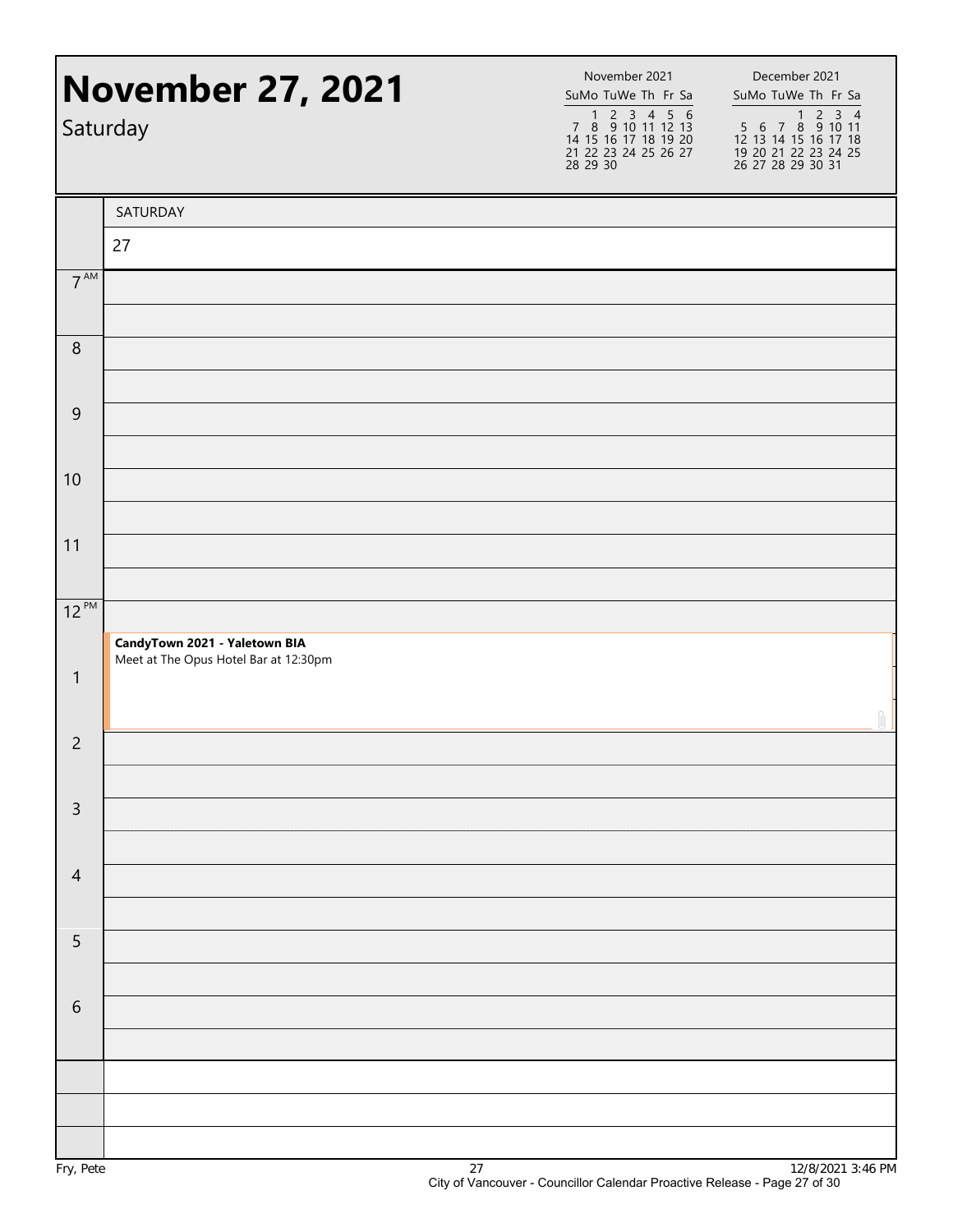| <b>November 28, 2021</b><br>Sunday |                                                                           | November 2021<br>SuMo TuWe Th Fr Sa<br>1 2 3 4 5 6<br>7 8 9 10 11 12 13<br>14 15 16 17 18 19 20<br>21 22 23 24 25 26 27<br>28 29 30 | December 2021<br>SuMo TuWe Th Fr Sa<br>1 2 3 4<br>5 6 7 8 9 10 11<br>12 13 14 15 16 17 18<br>19 20 21 22 23 24 25<br>26 27 28 29 30 31 |
|------------------------------------|---------------------------------------------------------------------------|-------------------------------------------------------------------------------------------------------------------------------------|----------------------------------------------------------------------------------------------------------------------------------------|
|                                    | SUNDAY                                                                    |                                                                                                                                     |                                                                                                                                        |
|                                    | 28                                                                        |                                                                                                                                     |                                                                                                                                        |
| 7 <sup>AM</sup>                    |                                                                           |                                                                                                                                     |                                                                                                                                        |
| $\,8\,$                            |                                                                           |                                                                                                                                     |                                                                                                                                        |
| $\overline{9}$                     |                                                                           |                                                                                                                                     |                                                                                                                                        |
| 10                                 |                                                                           |                                                                                                                                     |                                                                                                                                        |
| 11                                 |                                                                           |                                                                                                                                     |                                                                                                                                        |
| $12^{PM}$                          |                                                                           |                                                                                                                                     |                                                                                                                                        |
| $\mathbf{1}$                       |                                                                           |                                                                                                                                     |                                                                                                                                        |
| $\overline{2}$                     |                                                                           |                                                                                                                                     |                                                                                                                                        |
| $\mathsf{3}$                       |                                                                           |                                                                                                                                     |                                                                                                                                        |
| $\overline{4}$                     | <b>HOLD Chaunnaka</b><br>JCC - (950 W. 41st Avenue) - Willow St. entrance |                                                                                                                                     |                                                                                                                                        |
| 5                                  |                                                                           |                                                                                                                                     |                                                                                                                                        |
| 6                                  |                                                                           |                                                                                                                                     |                                                                                                                                        |
|                                    |                                                                           |                                                                                                                                     |                                                                                                                                        |
|                                    |                                                                           |                                                                                                                                     |                                                                                                                                        |
|                                    |                                                                           |                                                                                                                                     |                                                                                                                                        |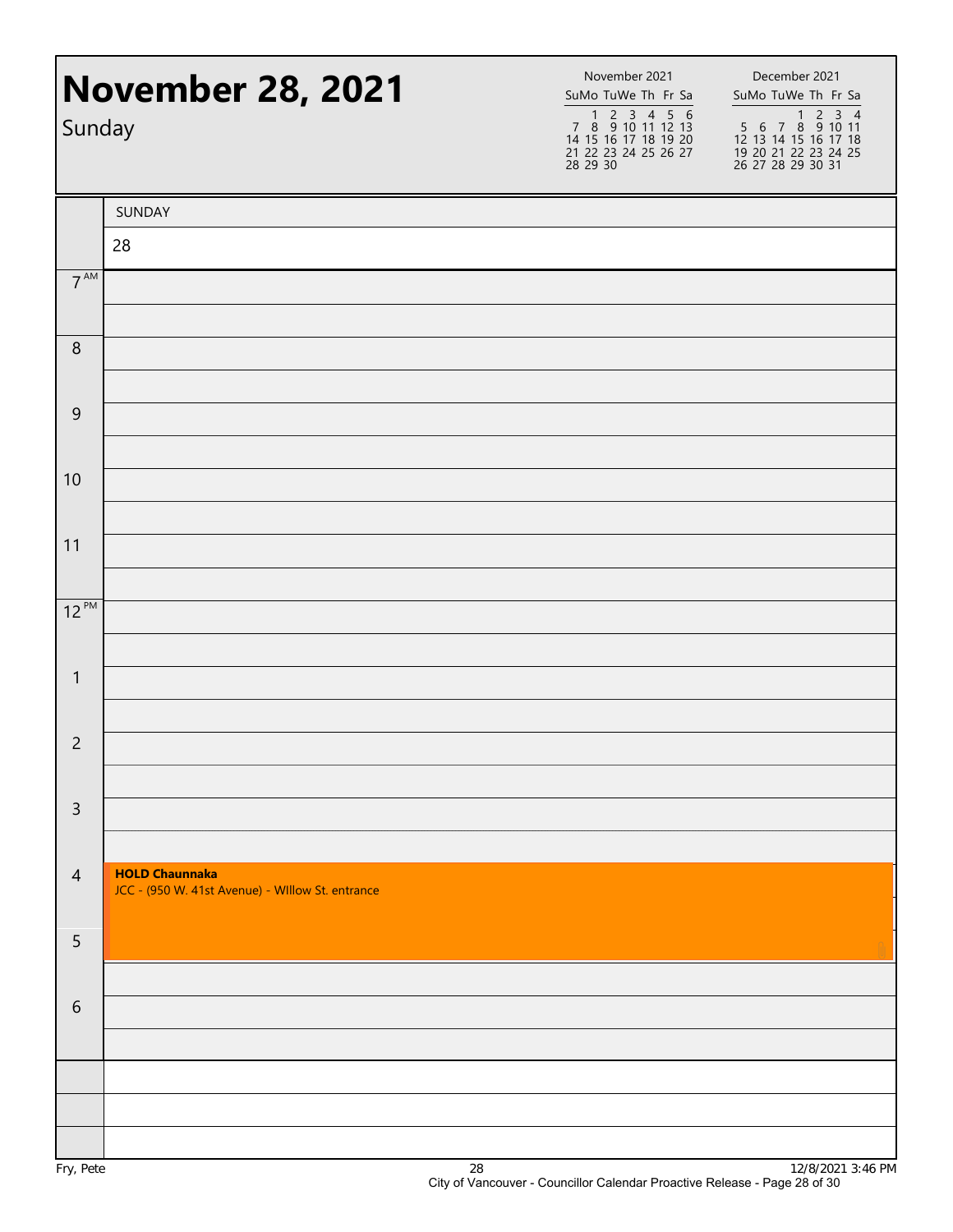|                 | <b>November 29, 2021</b><br>Monday                                                                                                                        | November 2021<br>SuMo TuWe Th Fr Sa<br>1 2 3 4 5 6<br>7 8 9 10 11 12 13<br>14 15 16 17 18 19 20<br>21 22 23 24 25 26 27<br>28 29 30 | December 2021<br>SuMo TuWe Th Fr Sa<br>$5\overline{6}$ 7 8 9 10 11<br>12 13 14 15 16 17 18<br>19 20 21 22 23 24 25<br>26 27 28 29 30 31 |
|-----------------|-----------------------------------------------------------------------------------------------------------------------------------------------------------|-------------------------------------------------------------------------------------------------------------------------------------|-----------------------------------------------------------------------------------------------------------------------------------------|
|                 | <b>MONDAY</b>                                                                                                                                             |                                                                                                                                     |                                                                                                                                         |
|                 | 29                                                                                                                                                        |                                                                                                                                     |                                                                                                                                         |
|                 | Submit Final Motion to City Clerk's Office by 5pm for Inclusion on December 7th Council Agenda - Councillor's Meeting Calendar                            |                                                                                                                                     |                                                                                                                                         |
| 7 <sup>AM</sup> |                                                                                                                                                           |                                                                                                                                     |                                                                                                                                         |
| 8               |                                                                                                                                                           |                                                                                                                                     |                                                                                                                                         |
| 9               |                                                                                                                                                           |                                                                                                                                     |                                                                                                                                         |
| 10              | [EXT] Updated invitation: Council Caucus @ Weekly from 10am<br>to 12pm on Monday from Mon Oct 25 to Sun Dec 5 (PDT)<br>(pete.fry@vancouver.ca)<br>s.22(1) | Invitation: Climate Caucus - Monday Conference Call @ Every 2 w<br>Zoom<br>Climate Leadership Caucus                                | ∅ ⊪                                                                                                                                     |
| 11              |                                                                                                                                                           |                                                                                                                                     |                                                                                                                                         |
|                 | $O$ $\parallel$                                                                                                                                           |                                                                                                                                     |                                                                                                                                         |
| $12^{PM}$       | call w/LL                                                                                                                                                 |                                                                                                                                     |                                                                                                                                         |
| $\mathbf{1}$    | FW: Staff/Council Briefing - November 29, 2021<br>Webex invite<br>Hildebrandt, Tina                                                                       |                                                                                                                                     |                                                                                                                                         |
| $\overline{c}$  |                                                                                                                                                           |                                                                                                                                     |                                                                                                                                         |
| $\overline{3}$  |                                                                                                                                                           |                                                                                                                                     |                                                                                                                                         |
| $\overline{4}$  | <b>Priorities Meeting</b><br>Webex Online (see below)<br>Zaenker, Anita                                                                                   |                                                                                                                                     |                                                                                                                                         |
| 5               |                                                                                                                                                           |                                                                                                                                     |                                                                                                                                         |
| 6               |                                                                                                                                                           |                                                                                                                                     |                                                                                                                                         |
|                 |                                                                                                                                                           |                                                                                                                                     |                                                                                                                                         |
|                 |                                                                                                                                                           |                                                                                                                                     |                                                                                                                                         |
|                 |                                                                                                                                                           |                                                                                                                                     |                                                                                                                                         |
|                 |                                                                                                                                                           |                                                                                                                                     |                                                                                                                                         |